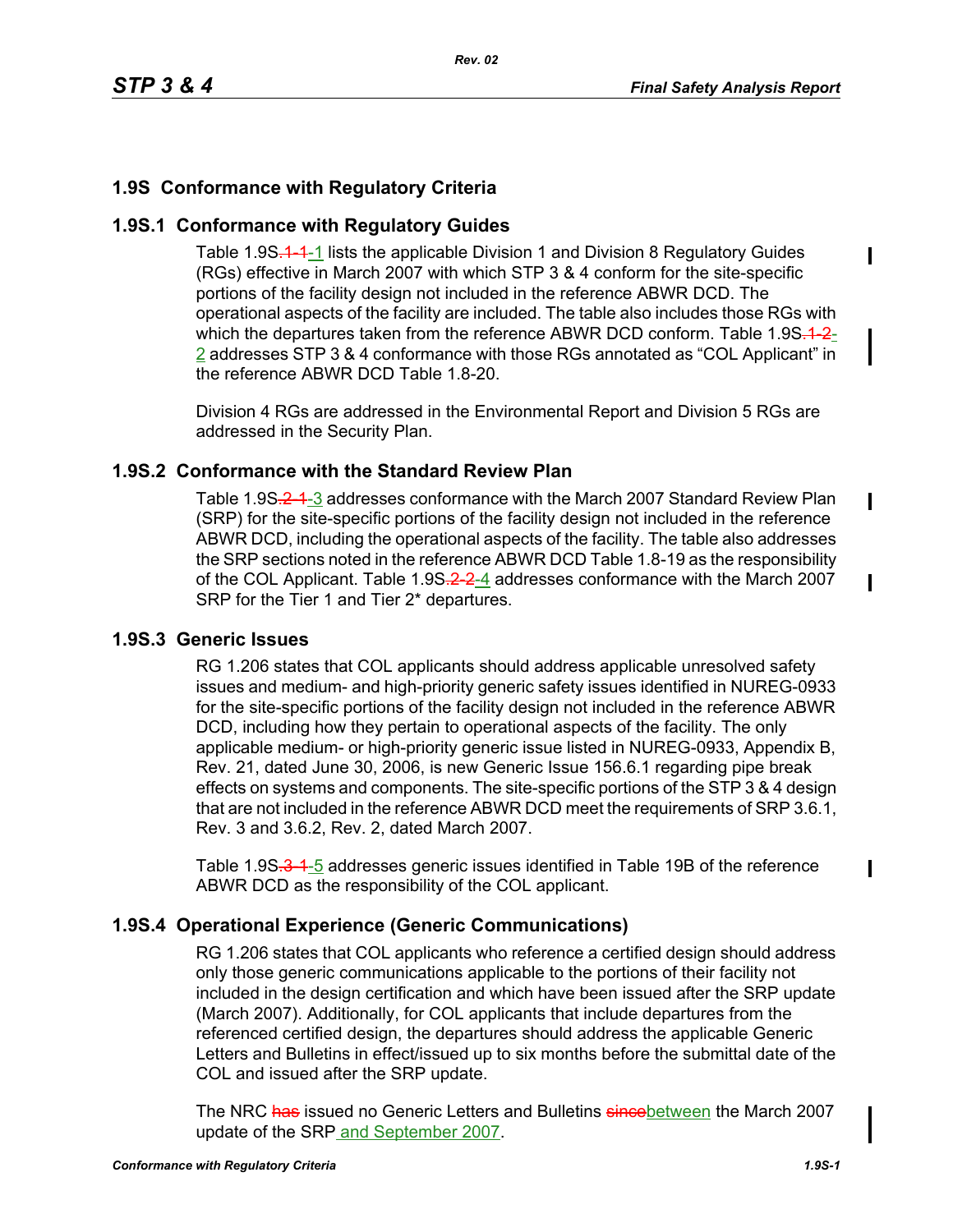$\blacksquare$ 

Table 1.9S-4-1-6 addresses those generic communications (Generic Letters and Bulletins) that were identified in the reference ABWR DCD Table 1.8-22 as the responsibility of the COL applicant.

|  | Table 1.9S-1 Site-Specific Conformance with Regulatory Guides |  |  |
|--|---------------------------------------------------------------|--|--|
|  |                                                               |  |  |

| No.               | <b>Title</b>                                                                                                                                                                                          | Rev.     |
|-------------------|-------------------------------------------------------------------------------------------------------------------------------------------------------------------------------------------------------|----------|
| <b>Division 1</b> |                                                                                                                                                                                                       |          |
| 1.3               | Assumptions Used for Evaluating the Potential Radiological Consequences of a<br>Loss-of-Coolant Accident for Boiling Water Reactors                                                                   | 2(6/74)  |
| 1.5               | Assumptions Used for Evaluating the Potential Radiological Consequences of a<br>Steamline Break Accident for Boiling Water Reactors                                                                   | 0(3/71)  |
| 1.6               | Independence Between Redundant Standby (Onsite) Power Sources and<br><b>Between Their Distribution Systems</b>                                                                                        | 0(3/71)  |
| 1.21              | Measuring, Evaluating, and Reporting Radioactivity in Solid Wastes and<br>Releases of Radioactive Materials in Liquid and Gaseous Effluents from Light-<br><b>Water-Cooled Nuclear Power Plants</b>   | 1(6/74)  |
| 1.22              | Periodic Testing of Protection System Actuation Functions                                                                                                                                             | 0(2/72)  |
| 1.23              | Meteorological Monitoring Programs for Nuclear Power Plants                                                                                                                                           | 1(3/07)  |
| 1.25              | Assumptions Used for Evaluating the Potential Radiological Consequences of a<br>Fuel Handling Accident in the Fuel Handling and Storage Facility for Boiling and<br><b>Pressurized Water Reactors</b> | 0(3/72)  |
| 1.27              | Ultimate Heat Sink for Nuclear Power Plants                                                                                                                                                           | 2(1/76)  |
| 1.29              | Seismic Design Classification                                                                                                                                                                         | 4(3/07)  |
| 1.43              | Control of Stainless Steel Weld Cladding of Low-Alloy Steel Components                                                                                                                                | 0(5/73)  |
| 1.53              | Application of the Single-Failure Criterion to Nuclear Power Plant Protection<br>Systems                                                                                                              | 2(11/03) |
| 1.59              | Design Basis Floods for Nuclear Power Plants                                                                                                                                                          | 2(8/77)  |
| 1.60              | Design Response Spectra for Seismic Design of Nuclear Power Plants                                                                                                                                    | 1(12/73) |
| 1.61              | Damping Values for Seismic Design of Nuclear Power Plants                                                                                                                                             | 1(3/07)  |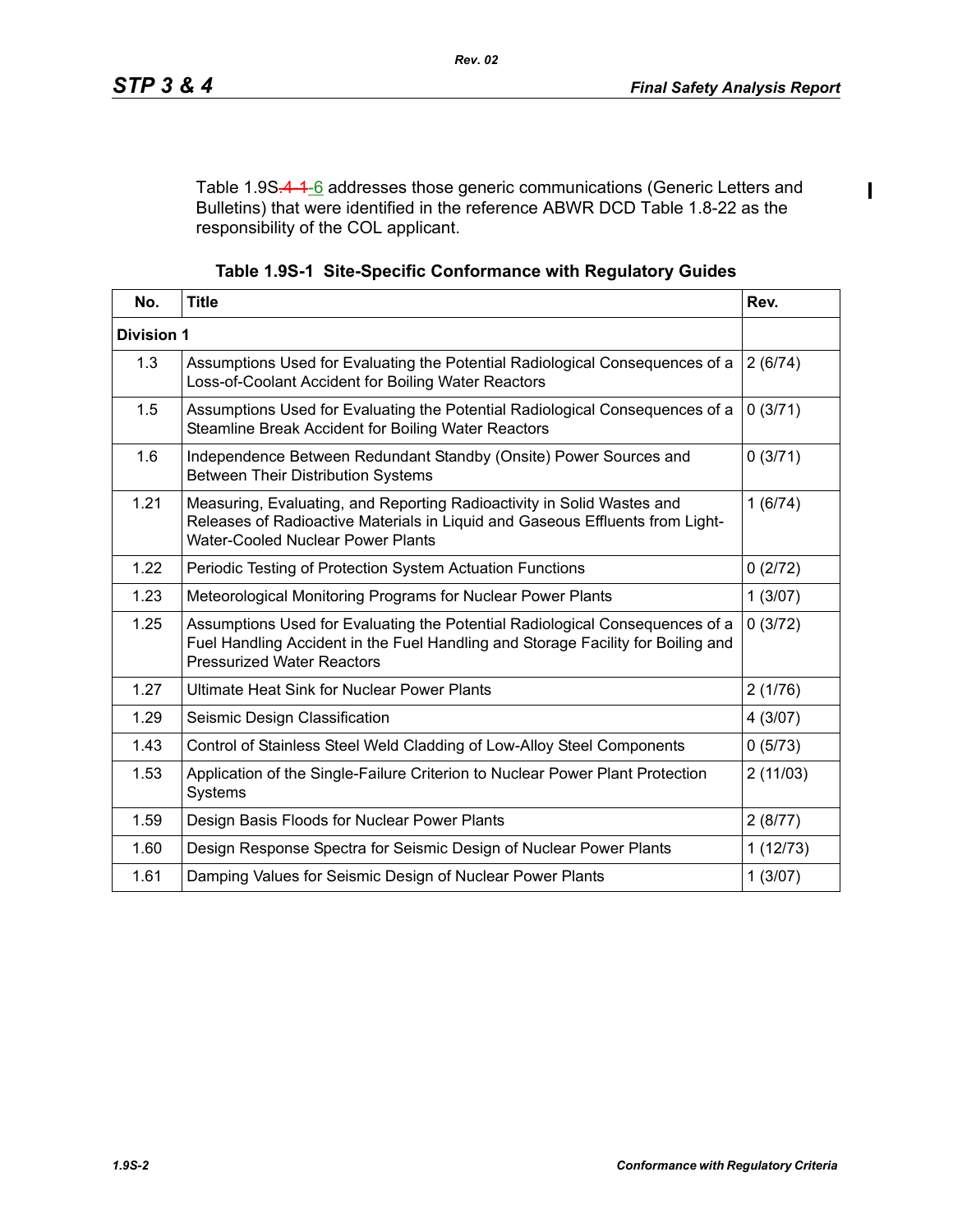| No.   | <b>Title</b>                                                                                                                                              | Rev.     |
|-------|-----------------------------------------------------------------------------------------------------------------------------------------------------------|----------|
| 1.68  | Initial Test Programs for Water-Cooled Nuclear Power Plants                                                                                               | 3(3/07)  |
| 1.75  | Physical Independence of Electric Systems                                                                                                                 | 3(2/05)  |
| 1.76  | Design-Basis Tornado and Tornado Missiles for Nuclear Power Plants                                                                                        | 1(3/07)  |
| 1.78  | Evaluating the Habitability of a Nuclear Power Plant Control Room During a<br><b>Postulated Hazardous Chemical Release</b>                                | 1(12/01) |
| 1.91  | Evaluations of Explosions Postulated to Occur on Transportation Routes Near<br><b>Nuclear Power Plants</b>                                                | 1(2/78)  |
| 1.92  | Combining Modal Responses and Spatial Components in Seismic Response<br>Analysis                                                                          | 2(7/06)  |
| 1.96  | Design of Main Steam Isolation Valve Leakage Control Systems for Boiling<br><b>Water Reactor Nuclear Power Plants</b>                                     | 1(6/76)  |
| 1.97  | Criteria for Accident Monitoring Instrumentation for Nuclear Power Plants                                                                                 | 4(6/06)  |
| 1.98  | Assumptions Used for Evaluating the Potential Radiological Consequences of a<br>Radioactive Offgas System Failure in a Boiling Water Reactor              | 0(3/76)  |
| 1.102 | <b>Flood Protection for Nuclear Power Plants</b>                                                                                                          | 1(9/76)  |
| 1.105 | Setpoints for Safety-Related Instrumentation                                                                                                              | 3(12/99) |
| 1.109 | Calculation of Annual Doses to Man from Routine Releases of Reactor Effluents<br>for the Purpose of Evaluating Compliance with 10 CFR Part 50, Appendix I | 1(10/77) |
| 1.111 | Methods for Estimating Atmospheric Transport and Dispersion of Gaseous<br>Effluents in Routine Releases from Light-Water-Cooled Reactors                  | 1(7/77)  |
| 1.112 | Calculation of Releases of Radioactive Materials in Gaseous and Liquid<br><b>Effluents from Light-Water-Cooled Power Reactors</b>                         | 1(3/07)  |

## **Table 1.9S-1 Site-Specific Conformance with Regulatory Guides (Continued)**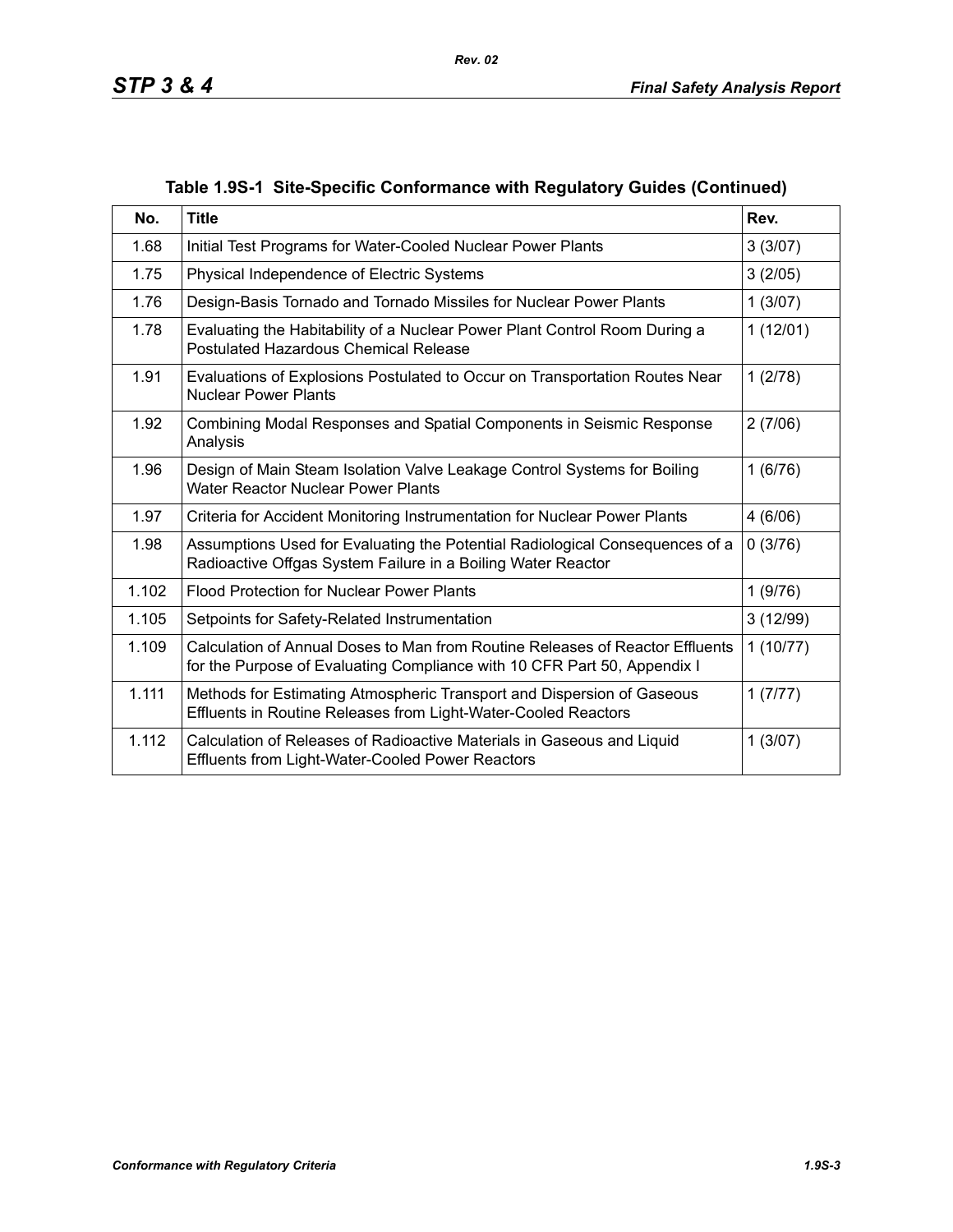| No.   | <b>Title</b>                                                                                                                                                           | Rev.     |
|-------|------------------------------------------------------------------------------------------------------------------------------------------------------------------------|----------|
| 1.113 | Estimating Aquatic Dispersion of Effluents from Accidental and Routine Reactor<br>Releases for the Purpose of Implementing Appendix I                                  | 1(4/77)  |
| 1.115 | Protection Against Low-Trajectory Turbine Missiles                                                                                                                     | 1(7/77)  |
| 1.117 | Tornado Design Classification                                                                                                                                          | 1(4/78)  |
| 1.122 | Development of Floor Design Response Spectra for Seismic Design of Floor-<br>Supported Equipment or Components                                                         | 1(2/78)  |
| 1.132 | Site Investigations for Foundations of Nuclear Power Plants                                                                                                            | 2(10/03) |
| 1.135 | Normal Water Level and Discharge at Nuclear Power Plants                                                                                                               | 0(9/77)  |
| 1.138 | Laboratory Investigations of Soils and Rocks for Engineering Analysis and<br>Design of Nuclear Power Plants                                                            | 2(12/03) |
| 1.140 | Design, Inspection, and Testing Criteria for Air Filtration and Adsorption Units of<br>Normal Atmosphere Cleanup Systems in Light-Water-Cooled Nuclear Power<br>Plants | 2(6/01)  |
| 1.142 | Safety-Related Concrete Structures for Nuclear Power Plants (Other than<br>Reactor Vessels and Containments)                                                           | 2(11/01) |
| 1.143 | Design Guidance for Radioactive Waste Management Systems, Structures, and<br>Components Installed in Light-Water-Cooled Nuclear Power Plants                           | 2(11/01) |
| 1.153 | <b>Criteria for Safety Systems</b>                                                                                                                                     | 1(6/96)  |
| 1.160 | Monitoring the Effectiveness of Maintenance at Nuclear Power Plants<br>[per NEI 07-02]                                                                                 | 2(3/97)  |
| 1.165 | Identification and Characterization of Seismic Sources and Determination of<br>Safe Shutdown Earthquake Ground Motion                                                  | 0(3/97)  |
| 1.182 | Assessing and Managing Risk Before Maintenance Activities at Nuclear Power<br>Plants [per NEI 07-02]                                                                   | 0(5/00)  |
| 1.189 | Fire Protection for Nuclear Power Plants                                                                                                                               | 1(3/07)  |

## **Table 1.9S-1 Site-Specific Conformance with Regulatory Guides (Continued)**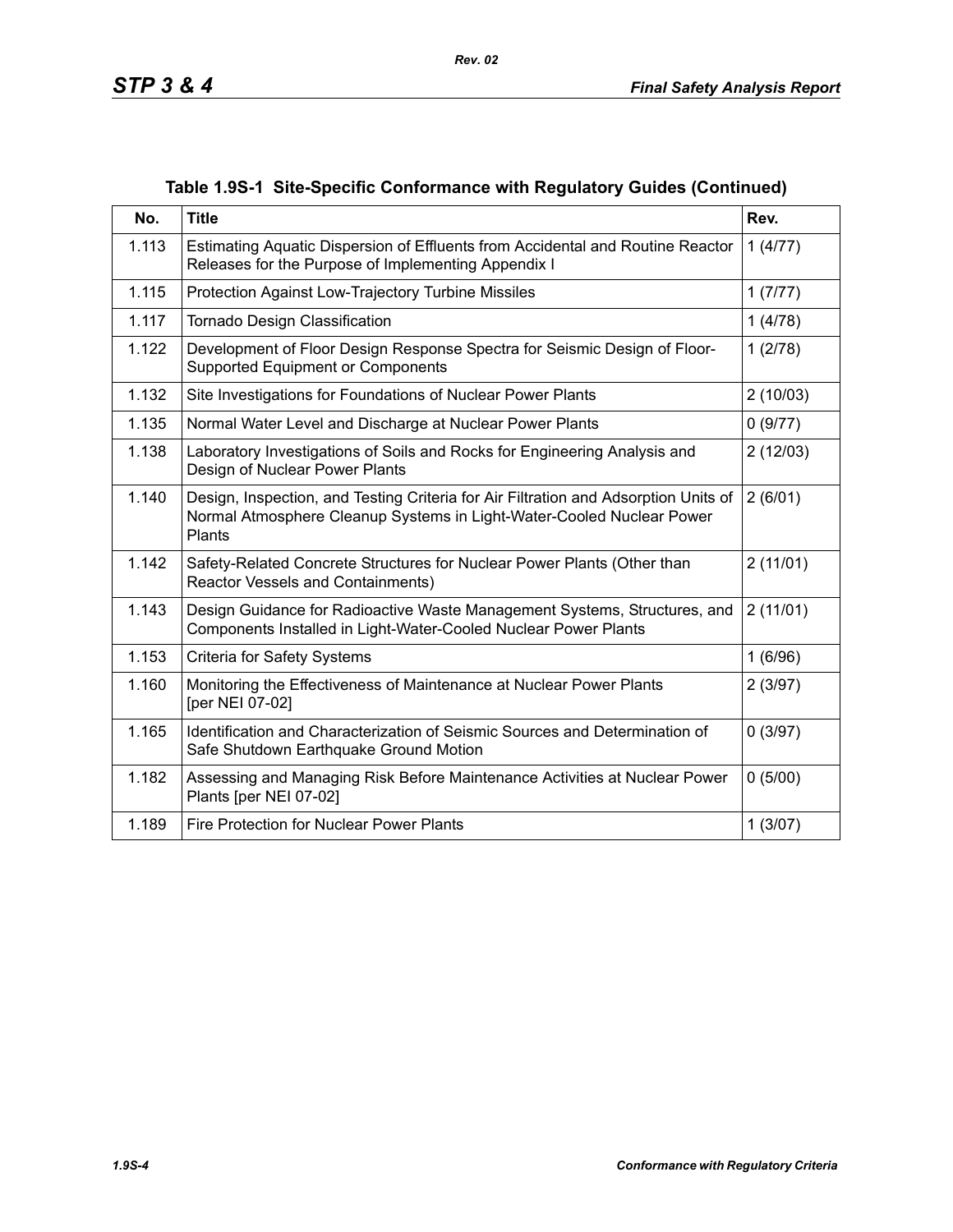|  |  |  | Table 1.9S-1 Site-Specific Conformance with Regulatory Guides (Continued) |  |  |
|--|--|--|---------------------------------------------------------------------------|--|--|
|--|--|--|---------------------------------------------------------------------------|--|--|

| No.               | <b>Title</b>                                                                                                                                   | Rev.        |
|-------------------|------------------------------------------------------------------------------------------------------------------------------------------------|-------------|
| 1.194             | Atmospheric Relative Concentrations for Control Room Radiological Habitability<br>Assessments at Nuclear Power Plants                          | 0(6/03)     |
| 1.198             | Procedures and Criteria for Assessing Seismic Soil Liquefaction at Nuclear<br><b>Power Plant Sites</b>                                         | 0(11/03)    |
| 1.199             | Anchoring Components and Structural Supports in Concrete                                                                                       | 0(11/03)    |
| 1.204             | Guidelines for Lightning Protection of Nuclear Power Plants                                                                                    | 0(11/05)    |
| 1.206             | <b>Combined License Applications for Nuclear Power Plants</b>                                                                                  | 0(6/07)     |
| 1.208             | A Performance-Based Approach to Define the Site-Specific Earthquake Ground<br>Motion                                                           | 0(3/07)     |
| <b>Division 8</b> |                                                                                                                                                |             |
| 8.1               | <b>Radiation Symbol</b>                                                                                                                        | 0(2/73)     |
| 8.4               | Direct-Reading and Indirect-Reading Pocket Dosimeters                                                                                          | 0(2/73)     |
| 8.5               | Criticality and Other Interior Evacuation Signals                                                                                              | 1(3/81)     |
| 8.6               | Standard Test Procedure for Geiger-Muller Counters                                                                                             | 0(5/73)     |
| 8.7               | Instructions for Recording and Reporting Occupational Radiation Exposure Data                                                                  | 2(11/05)    |
| 8.8               | Information Relevant to Ensuring that Occupational Radiation Exposures at<br>Nuclear Power Stations Will Be as Low as Is Reasonably Achievable | 3(6/78)     |
| 8.9               | Acceptable Concepts, Models, Equations, and Assumptions for a Bioassay<br>Program                                                              | 1(7/93)     |
| 8.10              | Operating Philosophy for Maintaining Occupational Radiation Exposures as Low<br>as Is Reasonably Achievable                                    | $1-R(5/77)$ |
| 8.13              | Instruction Concerning Prenatal Radiation Exposure                                                                                             | 3(6/99)     |
| 8.15              | Acceptable Programs for Respiratory Protection                                                                                                 | 1(10/99)    |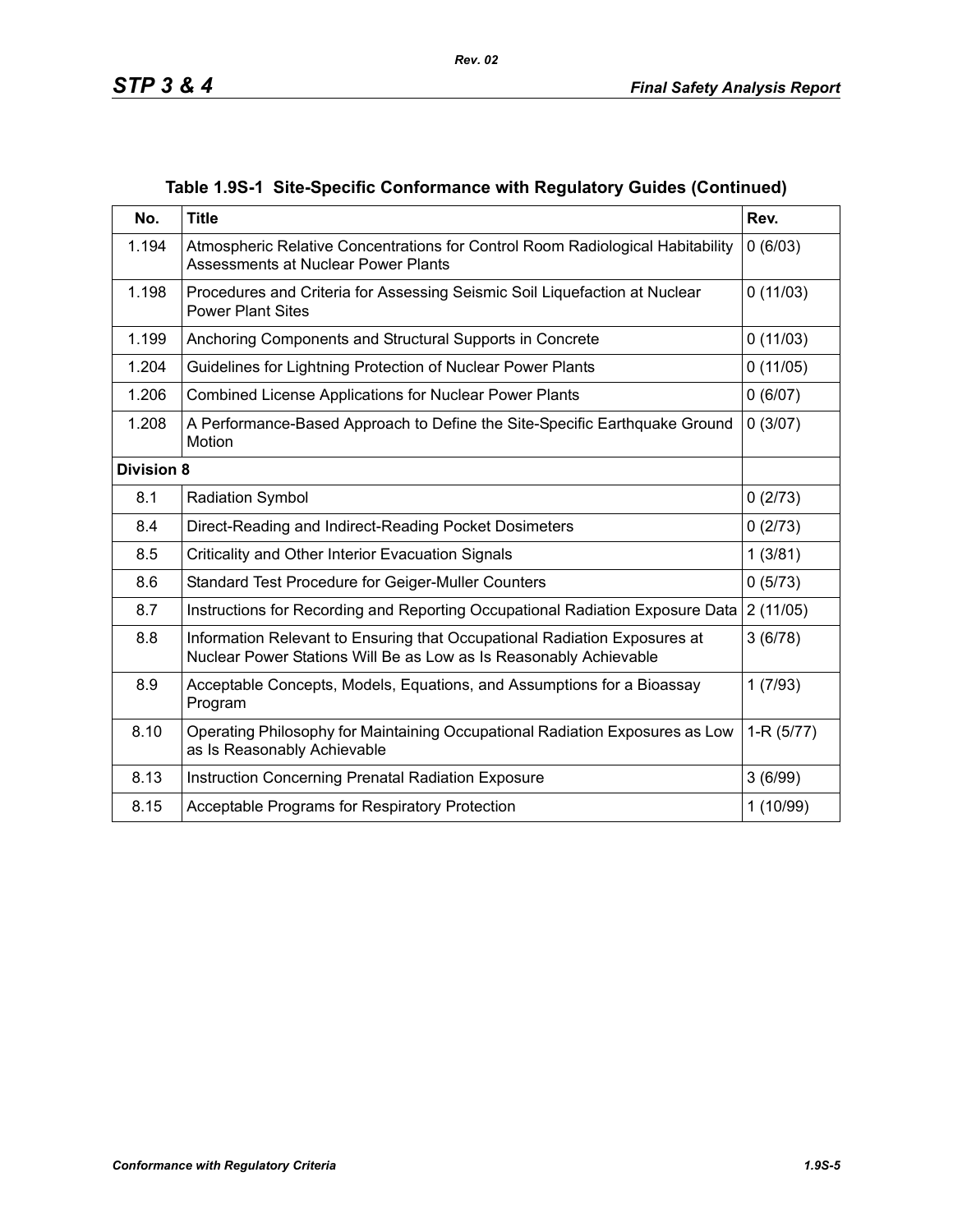| No.  | Title                                                                                            | Rev.    |
|------|--------------------------------------------------------------------------------------------------|---------|
| 8.20 | Applications of Bioassay for I-125 and I-131                                                     | 1(9/79) |
| 8.26 | Applications of Bioassay for Fission and Activation Products                                     | 0(9/80) |
| 8.27 | Radiation Protection Training for Personnel at Light-Water-Cooled Nuclear<br><b>Power Plants</b> | 0(3/81) |
| 8.28 | Audible-Alarm Dosimeters                                                                         | 0(8/81) |
| 8.29 | Instruction Concerning Risks from Occupational Radiation Exposure                                | 1(2/96) |
| 8.32 | Criteria for Establishing a Tritium Bioassay Program                                             | 0(7/88) |
| 8.34 | Monitoring Criteria and Methods To Calculate Occupational Radiation Doses                        | 0(7/92) |
| 8.35 | <b>Planned Special Exposures</b>                                                                 | 0(6/92) |
| 8.36 | Radiation Dose to the Embryo/Fetus                                                               | 0(7/92) |
| 8.38 | Control of Access to High and Very High Radiation Areas of Nuclear Plants                        | 1(5/06) |

**Table 1.9S-1 Site-Specific Conformance with Regulatory Guides (Continued)**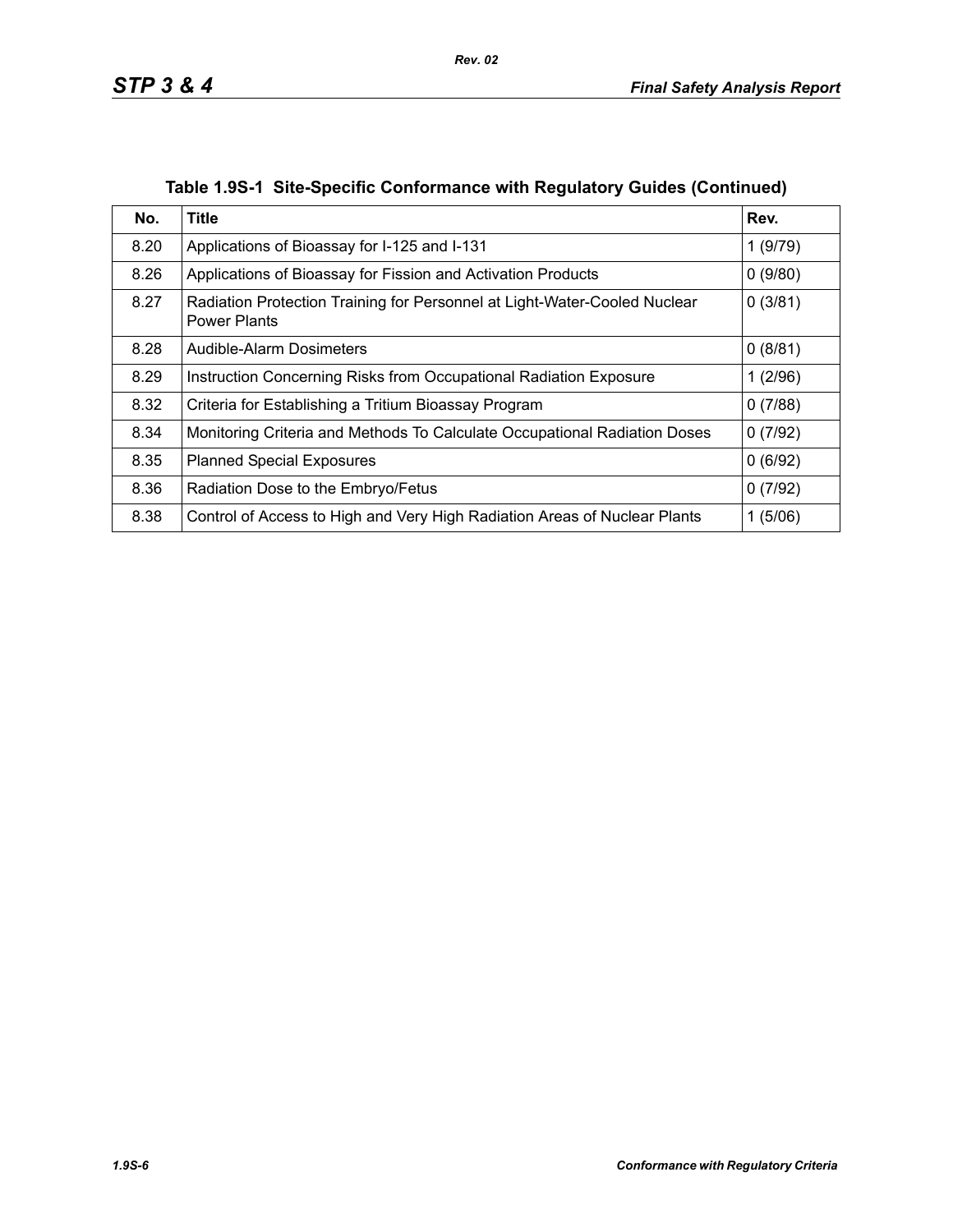| No.   | <b>Title</b>                                                                                                  | <b>Conformance</b>                                                                                                                                                                                            |
|-------|---------------------------------------------------------------------------------------------------------------|---------------------------------------------------------------------------------------------------------------------------------------------------------------------------------------------------------------|
|       | 1.16 Reporting of Operating Information Appendix A<br><b>Technical Specifications,</b><br>Rev. 4              | RG 1.16, Rev. 4 does not reflect current<br>regulations. STP 3 & 4 will conform to<br>10 CFR 50.72 and 10 CFR 50.73.                                                                                          |
|       | 1.33 Quality Assurance Program Requirements<br>(Operations), Rev. 2                                           | Not applicable. The STP 3 & 4 Quality<br>Assurance Program Description commits to<br>NQA-1-1994.                                                                                                              |
|       | 1.71 Welder Qualifications for Areas of Limited<br>Accessibility, Rev. 0                                      | Refer to Subsection I0.3.6.3.                                                                                                                                                                                 |
|       | 1.86 Termination of Operating Licenses for Nuclear<br>Reactors, Rev. 0                                        | Not applicable.                                                                                                                                                                                               |
|       | 1.90   Inservice Inspection of Prestressed Concrete<br>Containment Structures with Grouted Tendons,<br>Rev. 1 | Not applicable.                                                                                                                                                                                               |
|       | 1.114 Guidance on Being Operator at the Controls of<br>a Nuclear Power Plant, Rev. 1                          | STP 3 & 4 meets the intent of this guide by<br>having sufficient operators on duty in the<br>control room to assure visual contact with<br>reactor controls and instrumentation during<br>routine log rounds. |
| 1.127 | Inspection of Water-Control Structures<br>Associated with Nuclear Power Plants,<br>Rev. 1                     | Not applicable.                                                                                                                                                                                               |
|       | 1.134 Medical Evaluation of Licensed Personnel for<br>Nuclear Power Plants, Rev. 2                            | Conforms.                                                                                                                                                                                                     |
| 1.149 | Nuclear Power Plant Simulation facilities for<br>Use in Operator License Examinations, Rev. 1                 | The simulator will be certified in accordance<br>with RG 1.149, Rev. 3 and ANSI/ANS 3.5-<br>1998.                                                                                                             |

### **Table 1.9S-2 Conformance with Regulatory Guides Noted as "COL Applicant" in DCD**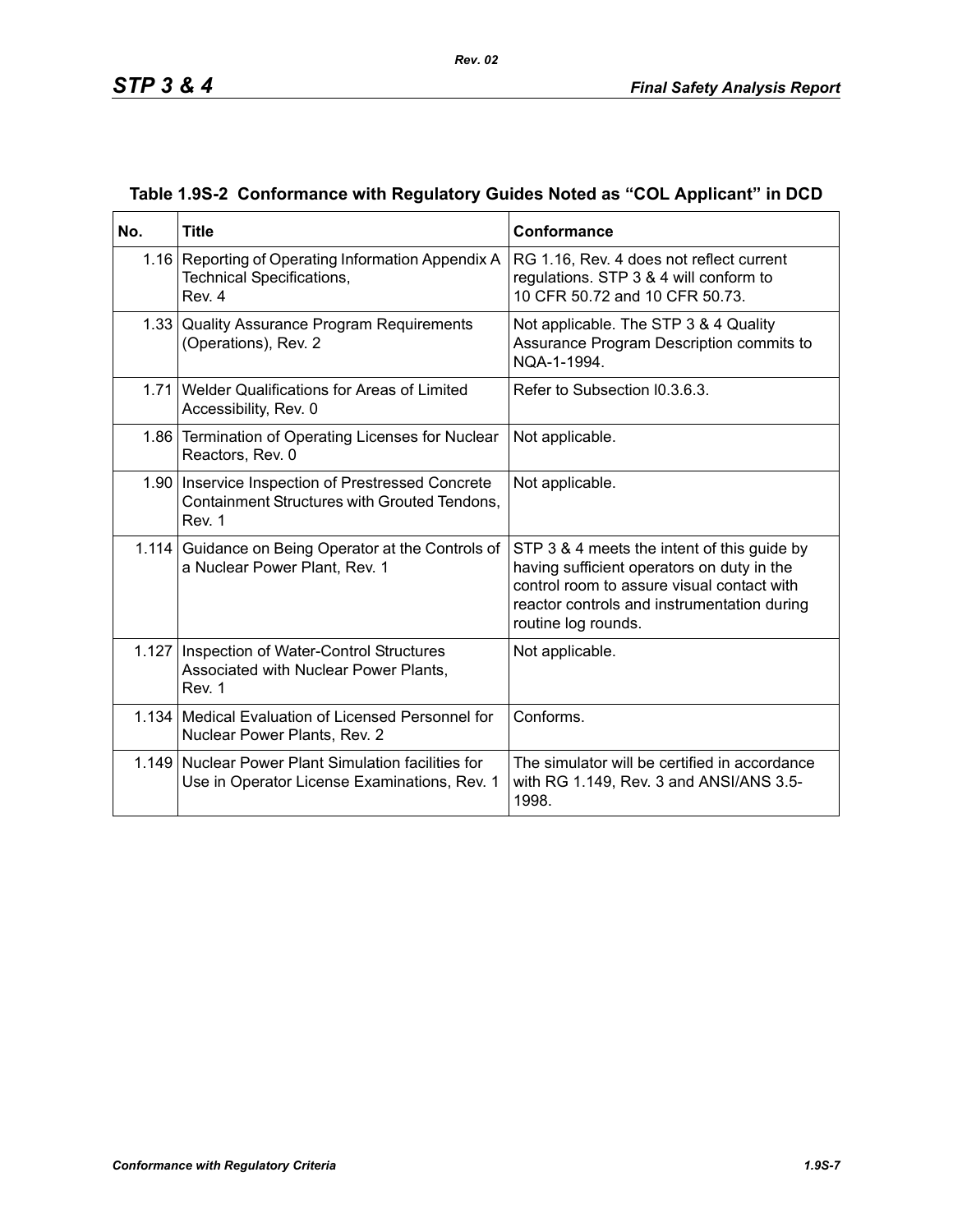| No.             | <b>Title</b>                                                                               | Rev.    |
|-----------------|--------------------------------------------------------------------------------------------|---------|
|                 | Chapter 1 - Introduction and General Description of the Plant                              |         |
| 1.0             | Introduction and Interfaces                                                                | 0(3/07) |
|                 | <b>Chapter 2 - Site Characteristics</b>                                                    |         |
| 2.0             | <b>Site Characteristics and Site Parameters</b>                                            | 0(3/07) |
| 2.1.1           | Site Location and Description                                                              | 3(3/07) |
| 2.1.2           | <b>Exclusion Area Authority and Control</b>                                                | 3(3/07) |
| 2.1.3           | <b>Population Distribution</b>                                                             | 3(3/07) |
| $2.2.1 - 2.2.2$ | Identification of Potential Hazards in Site Vicinity                                       | 3(3/07) |
| 2.2.3           | <b>Evaluation of Potential Accidents</b>                                                   | 3(3/07) |
| 2.3.1           | <b>Regional Climatology</b>                                                                | 3(3/07) |
| 2.3.2           | Local Meteorology                                                                          | 3(3/07) |
| 2.3.3           | Onsite Meteorological Measurements Programs                                                | 3(3/07) |
| 2.3.4           | Short-Term Atmospheric Dispersion Estimates for Accident Releases                          | 3(3/07) |
| 2.3.5           | Long-Term Atmospheric Dispersion Estimates for Routine<br>Releases                         | 3(3/07) |
| 2.4.1           | <b>Hydrologic Description</b>                                                              | 3(3/07) |
| 2.4.2           | Floods                                                                                     | 4(3/07) |
| 2.4.3           | Probable Maximum Flood (PMF) on Streams and Rivers                                         | 4(3/07) |
| 2.4.4           | <b>Potential Dam Failures</b>                                                              | 3(3/07) |
| 2.4.5           | Probable Maximum Surge and Seiche Flooding                                                 | 3(3/07) |
| 2.4.6           | Probable Maximum Tsunami Hazards                                                           | 3(3/07) |
| 2.4.7           | Ice Effects                                                                                | 3(3/07) |
| 2.4.8           | <b>Cooling Water Canals and Reservoirs</b>                                                 | 3(3/07) |
| 2.4.9           | <b>Channel Diversions</b>                                                                  | 3(3/07) |
| 2.4.10          | <b>Flooding Protection Requirements</b>                                                    | 3(3/07) |
| 2.4.11          | <b>Low Water Considerations</b>                                                            | 3(3/07) |
| 2.4.12          | Groundwater                                                                                | 3(3/07) |
| 2.4.13          | Accidental Releases of Radioactive Liquid Effluents in Ground and<br><b>Surface Waters</b> | 3(3/07) |
| 2.4.14          | Technical Specifications and Emergency Operation Requirements                              | 3(3/07) |
| 2.5.1           | Basic Geologic and Seismic Information                                                     | 4(3/07) |
| 2.5.2           | <b>Vibratory Ground Motion</b>                                                             | 4(3/07) |
| 2.5.3           | <b>Surface Faulting</b>                                                                    | 4(3/07) |

|  | Table 1.9S-3 Site-Specific Conformance with Standard Review Plan |  |
|--|------------------------------------------------------------------|--|
|  |                                                                  |  |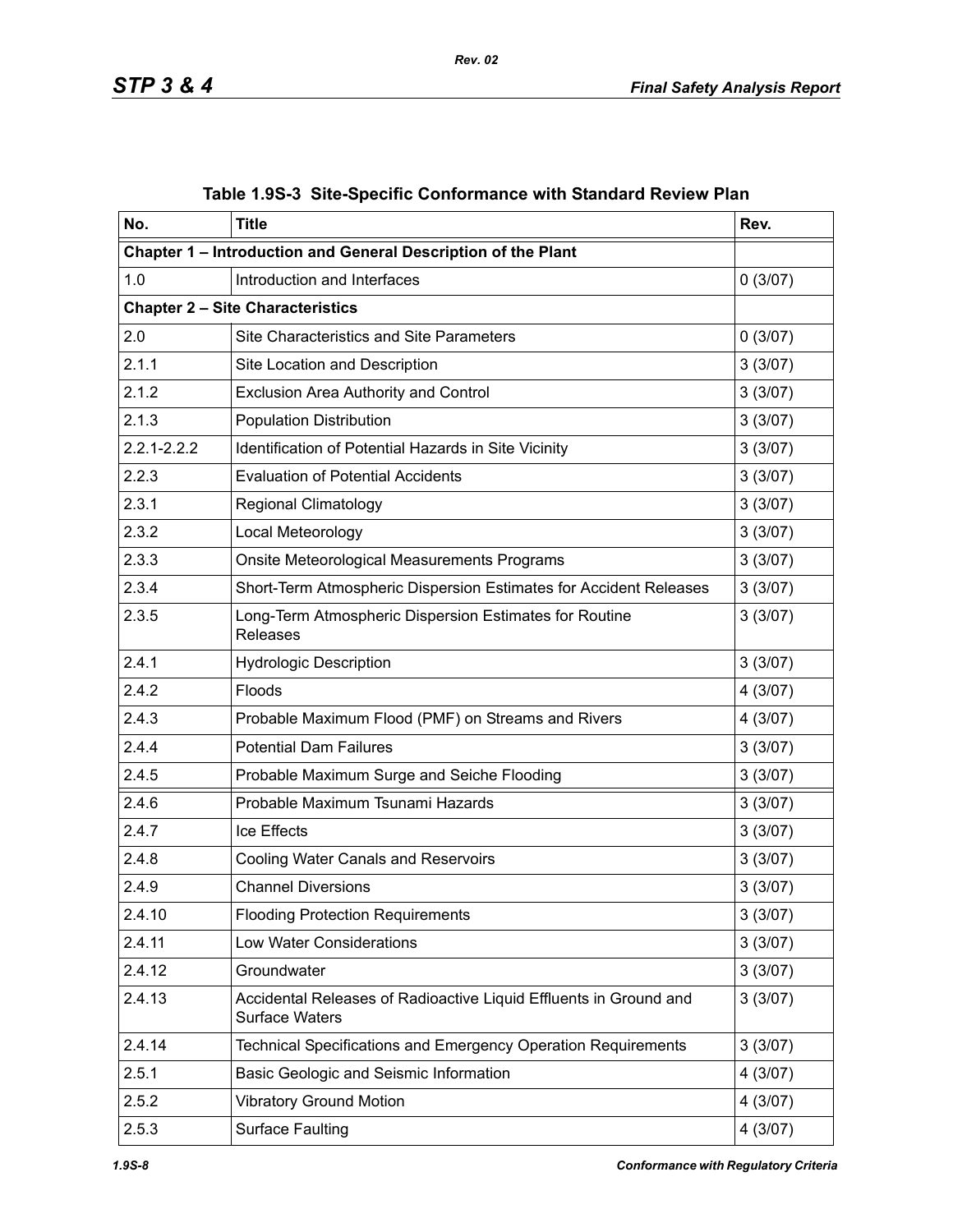| No.     | <b>Title</b>                                                         | Rev.     |
|---------|----------------------------------------------------------------------|----------|
| 2.5.4   | Stability of Subsurface Materials and Foundations                    | 3(3/07)  |
| 2.5.5   | <b>Stability of Slopes</b>                                           | 3(3/07)  |
|         | Chapter 3 - Design of Structures, Components, Equipment, and Systems |          |
| 3.2.1   | Seismic Classification                                               | 2(3/07)  |
| 3.2.2   | <b>System Quality Group Classification</b>                           | 2(3/07)  |
| 3.3.1   | Wind Loadings                                                        | 3 (3/070 |
| 3.3.2   | Tornado Loadings                                                     | 3(3/07)  |
| 3.4.2   | <b>Analysis Procedures</b>                                           | 3(3/07)  |
| 3.5.1.3 | <b>Turbine Missiles</b>                                              | 3(3/07)  |
| 3.5.1.4 | Missiles Generated by Tornadoes and Extreme Winds                    | 3(3/07)  |
| 3.5.3   | <b>Barrier Design Procedures</b>                                     | 3(3/07)  |
| 3.7.1   | Seismic Design Parameters                                            | 3(3/07)  |
| 3.7.2   | Seismic System Analysis                                              | 3(3/07)  |
| 3.8.4   | Other Seismic Category I Structures                                  | 2(3/07)  |
|         | Appendix B                                                           | 2(3/07)  |
|         | Appendix C                                                           | 2(3/07)  |
| 3.8.5   | Foundations                                                          | 2(3/07)  |
|         | <b>Chapter 8 - Electrical Power</b>                                  |          |
| 8.1     | Electric Power - Introduction                                        | 3(3/07)  |
| 8.2     | Offsite Power system                                                 | 4(3/07)  |
|         | Appendix A                                                           | 4(3/07)  |
|         | <b>Chapter 9 - Auxiliary Systems</b>                                 |          |
| 9.2.1   | <b>Station Service Water System</b>                                  | 5(3/07)  |
| 9.2.2   | Reactor Auxiliary Cooling Water Systems                              | 4(3/07)  |
| 9.2.4   | Potable and Sanitary Water Systems                                   | 3(3/07)  |
| 9.2.5   | <b>Ultimate Heat Sink</b>                                            | 3(3/07)  |
| 9.3.1   | <b>Compressed Air System</b>                                         | 2(3/07)  |
| 9.3.3   | Equipment and Floor Drainage System                                  | 3(3/07)  |
| 9.5.1   | Fire Protection Program                                              | 5(3/07)  |
|         | Appendix A                                                           | 5(3/07)  |
|         | Chapter 10 - Steam and Power Conversion System                       |          |
| 10.4.5  | <b>Circulating Water System</b>                                      | 3(3/07)  |

### **Table 1.9S-3 Site-Specific Conformance with Standard Review Plan (Continued)**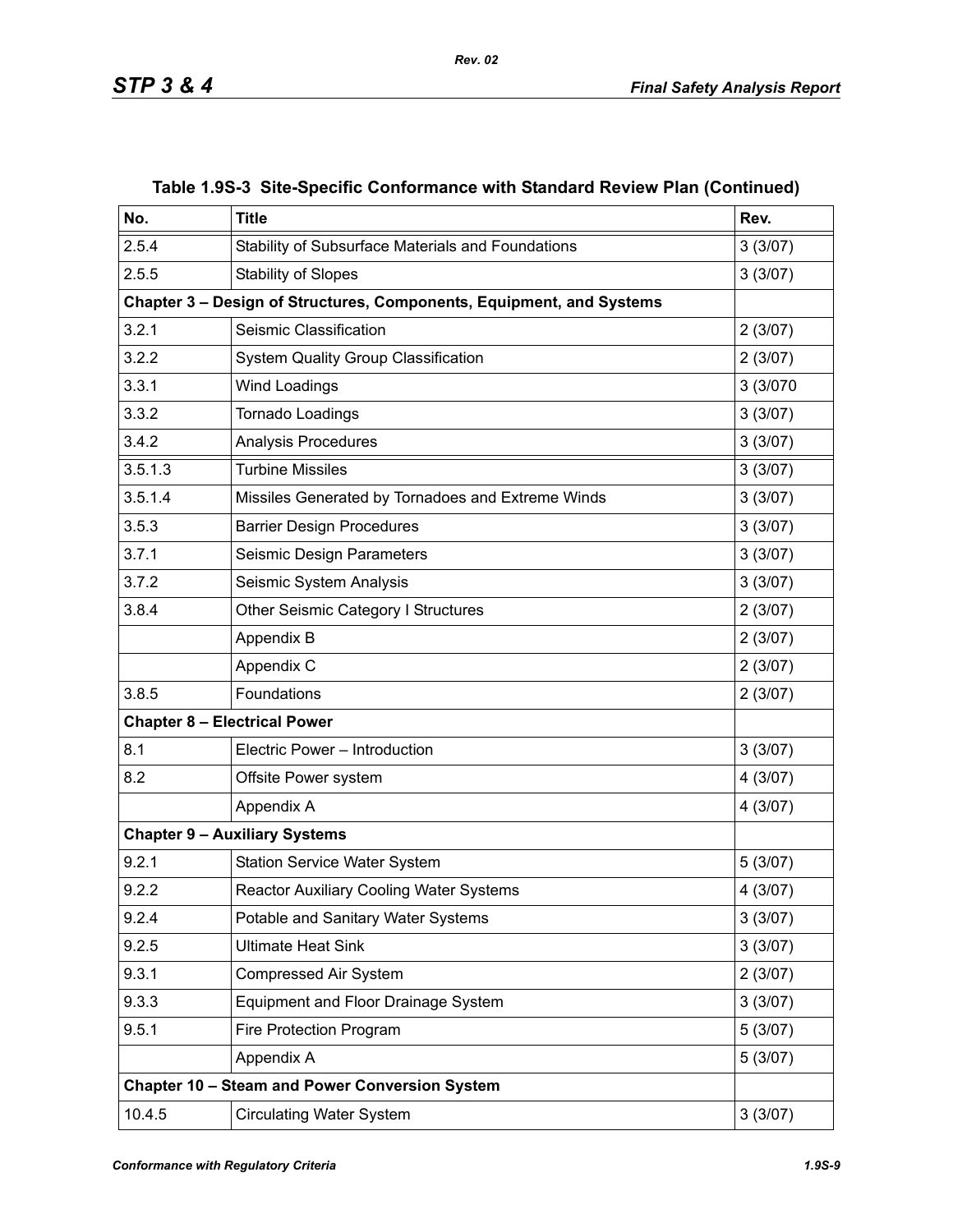| No.                                   | <b>Title</b>                                                                                                  | Rev.    |  |
|---------------------------------------|---------------------------------------------------------------------------------------------------------------|---------|--|
|                                       | <b>Chapter 11 - Radioactive Waste Management</b>                                                              |         |  |
| 11.5                                  | Process and Effluent Radiological Monitoring Instrumentation and<br><b>Sampling Systems</b>                   | 3(7/81) |  |
|                                       | BTP 11-6 Postulated Radioactive Releases due to Liquid-Containing<br><b>Tank Failures</b>                     | 3(3/07) |  |
|                                       | <b>Chapter 12 - Radiation Protection</b>                                                                      |         |  |
| 12.5                                  | Operational Radiation Protection Program                                                                      | 3(3/07) |  |
|                                       | <b>Chapter 13 - Conduct of Operations</b>                                                                     |         |  |
| 13.1.1                                | Management and Technical Support Organization                                                                 | 5(3/07) |  |
| 13.1.2-13.1.3                         | <b>Operating Organization</b>                                                                                 | 6(3/07) |  |
| 13.2.1                                | Reactor Operator Requalification Program; Reactor Operator Training                                           | 3(3/07) |  |
| 13.2.2                                | Non-Licensed Plant Staff Training                                                                             | 3(3/07) |  |
| 13.3                                  | <b>Emergency Planning</b>                                                                                     | 3(3/07) |  |
| 13.4                                  | <b>Operational Programs</b>                                                                                   | 3(3/07) |  |
| 13.5.1                                | <b>Administrative Procedures</b>                                                                              | 0(7/81) |  |
| 13.5.1.1                              | Administrative Procedures - General                                                                           | 0(3/07) |  |
| 13.5.1.2                              | Administrative Procedures - Initial Test Program                                                              | 0(6/96) |  |
| 13.5.2.1                              | Operating and Emergency Operating Procedures                                                                  | 2(3/07) |  |
|                                       | Appendix A                                                                                                    | 2(3/07) |  |
| 13.5.2.2                              | Maintenance and Other Operating Procedures                                                                    | 0(6/96) |  |
| 13.6                                  | <b>Physical Security</b>                                                                                      | 3(3/07) |  |
| 13.6.1                                | Physical Security - Combined License Review Responsibilities                                                  | 0(3/07) |  |
| <b>Chapter 17 - Quality Assurance</b> |                                                                                                               |         |  |
| 17.5                                  | Quality Assurance Program Description - Design Certification, Early Site<br>Permit and New License Applicants | 0(3/07) |  |

## **Table 1.9S-3 Site-Specific Conformance with Standard Review Plan (Continued)**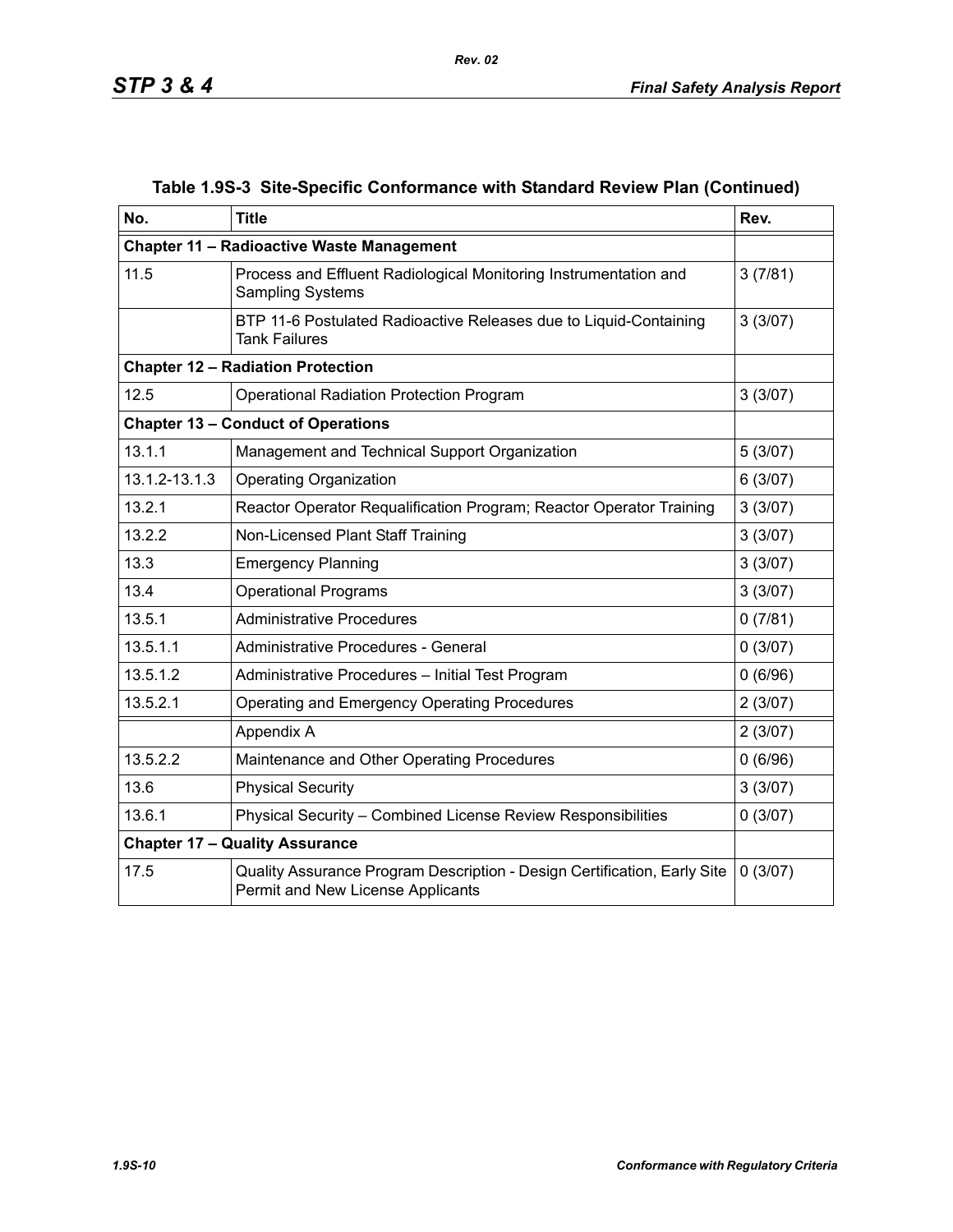| <b>Departure</b><br><b>Number</b> | <b>Subject</b>                                          | <b>Affected COLA Sections</b>                                                                                                                                                                                                                                                                                                                                         | <b>Sections</b>                                                                                                      | Applicable SRP Conformance with Applicable SRP/<br><b>Justification for Differences</b> |
|-----------------------------------|---------------------------------------------------------|-----------------------------------------------------------------------------------------------------------------------------------------------------------------------------------------------------------------------------------------------------------------------------------------------------------------------------------------------------------------------|----------------------------------------------------------------------------------------------------------------------|-----------------------------------------------------------------------------------------|
| STD DEP<br>T1 2.1-12.1-2          | <b>SRV SetpointsRIP</b><br><b>Motor Casing Cladding</b> | Tier 1 Section 2.1<br>Tier 2 Section 5.25.3<br>Tier 2 Section 15.0<br><b>Tier 2 Section 15.1S</b><br><b>Tier 2 Section 16.3.4.2</b><br><b>Tier 2 Section 16B.3.4.2</b>                                                                                                                                                                                                | 5.2.2<br>46.05.3.1<br>5.3.3                                                                                          | Conforms with applicable SRP sections                                                   |
| STD DEP<br>$T12.2 - 1$            | Control System<br>Changes                               | Tier 1 Section 2.2<br>Tier 1 Section 2.15<br>Tier 2 Section 7.2<br>Tier 2 Section 7.6<br>Tier 2 Section 7.7<br>Tier 2 Section 10.1<br>Tier 2 Section 16.3.3.1.1<br>Tier 2 Section 16B.3.3.1.1                                                                                                                                                                         | 1.0<br>App 7.0-A<br>7.1<br>7.2<br>7.3<br>7.6<br>7.7                                                                  | Conforms with applicable SRP sections                                                   |
| STD DEP<br>$T12.3-1$              | Hi Rad MSIV<br>Closure                                  | Tier 1 Section 2.3<br>Tier 1 Section 2.7<br>Tier 2 Section 1.2<br>Tier 2 Appendix 1A<br>Tier 2 Section 3.4<br>Tier 2 Section 5.2<br>Tier 2 Section 7.1<br>Tier 2 Section 7.2<br>Tier 2 Section 7.3<br>Tier 2 Section 7.5<br>Tier 2 Section 15.2<br>Tier 2 Section 16.3.3.1.1<br>Tier 2 Section 16.3.3.6.1<br>Tier 2 Section 16B.3.3.1.1<br>Tier 2 Section 16B.3.3.6.1 | 1.0<br>3.4.1<br>5.2.5<br>7.1<br>Table 7.1<br>App 7.1-A<br>7.2<br>7.3<br>7.5<br>11.5<br>13.3<br>15.2.1-15.2.5<br>16.0 | Conforms with applicable SRP sections                                                   |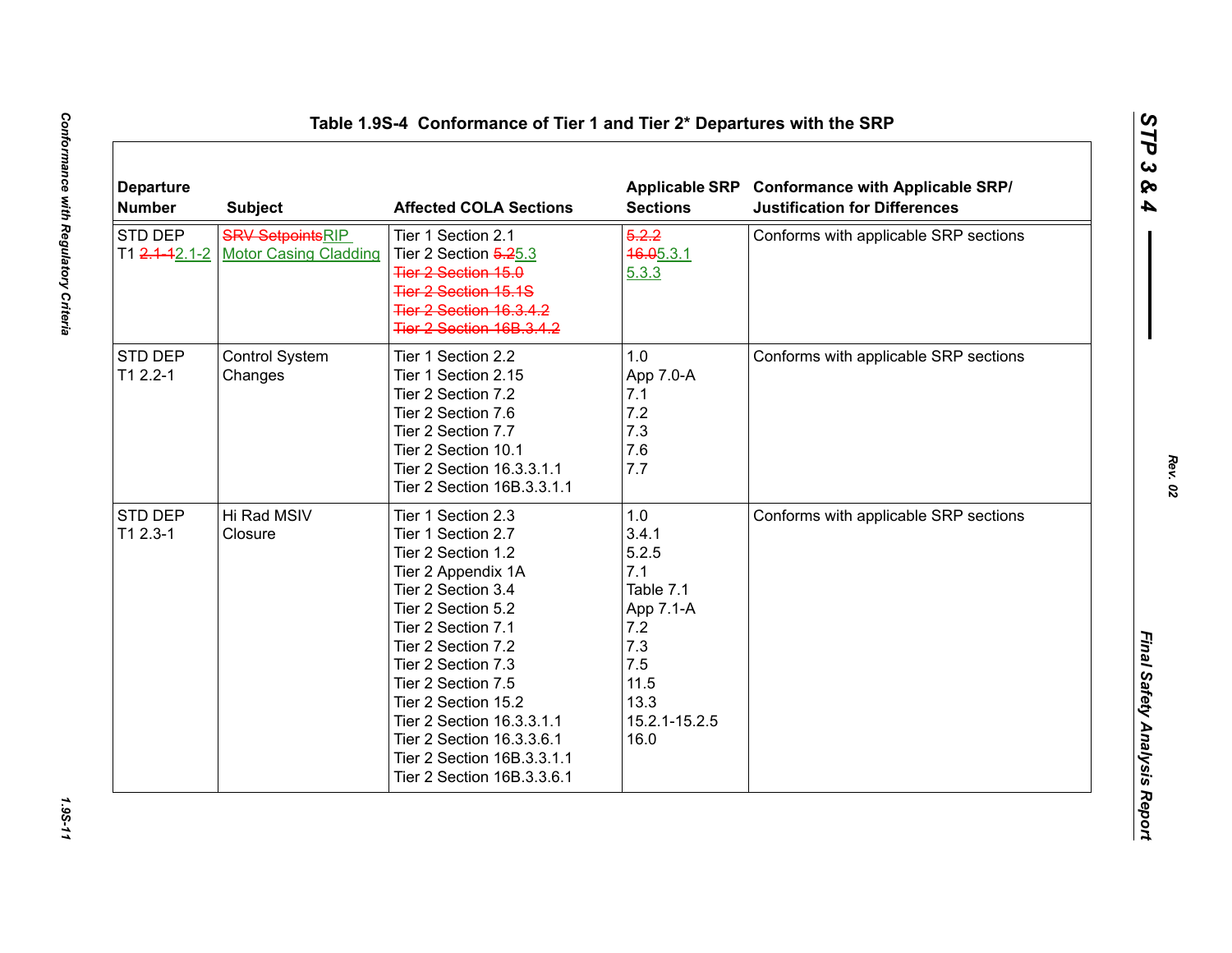| <b>Departure</b><br><b>Number</b> | <b>Subject</b>                 | <b>Affected COLA Sections</b>                                                                                                                                                                                                                                                                                        | <b>Sections</b>                                                                                                                 | Applicable SRP Conformance with Applicable SRP/<br><b>Justification for Differences</b> |
|-----------------------------------|--------------------------------|----------------------------------------------------------------------------------------------------------------------------------------------------------------------------------------------------------------------------------------------------------------------------------------------------------------------|---------------------------------------------------------------------------------------------------------------------------------|-----------------------------------------------------------------------------------------|
| STD DEP<br>$T12.4-1$              | RHR Spent Fuel<br>Pool Cooling | Tier 1 Section 2.4<br>Tier 1 Section 2.6<br>Tier 2 Appendix 1AA<br>Tier 2 Section 3.1<br>Tier 2 Section 3.9<br>Tier 2 Appendix 3MA<br>Tier 2 Section 5.4<br>Tier 2 Section 6.3<br>Tier 2 Section 6.6<br>Tier 2 Section 7.3<br>Tier 2 Section 7.4<br>Tier 2 Section 9.1<br>Tier 2 Appendix 19L<br>Tier 2 Appendix 19Q | 3.2.1<br>3.2.2<br>5.4<br>5.4.7<br>6.3<br>6.6<br>7.3<br>7.4<br>9.1.1<br>9.1.2<br>9.1.3<br>9.1.4<br>9.1.5<br>13.4<br>19.1<br>19.2 | Conforms with applicable SRP sections                                                   |
|                                   |                                |                                                                                                                                                                                                                                                                                                                      |                                                                                                                                 |                                                                                         |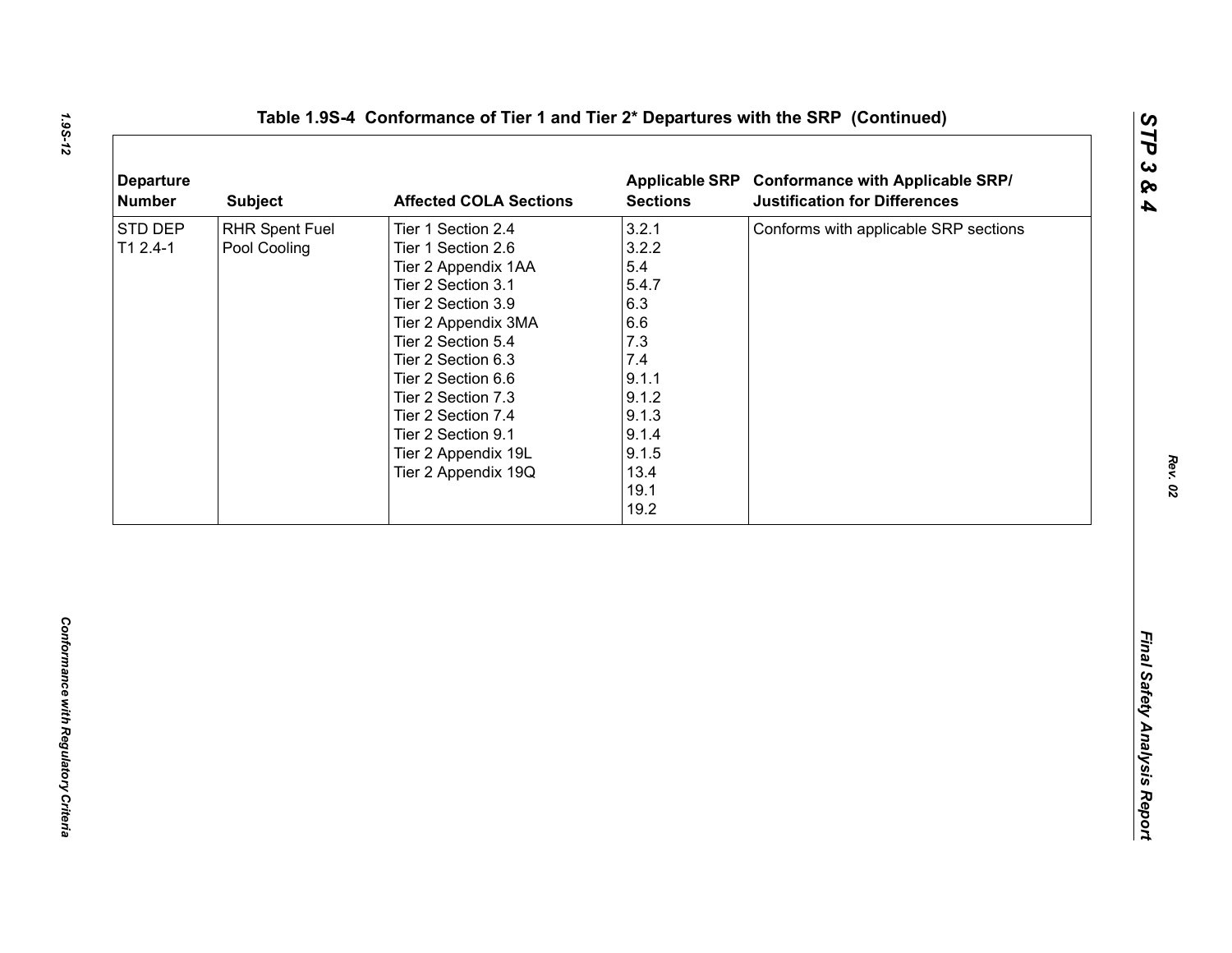| <b>Departure</b><br><b>Number</b> | <b>Subject</b>              | <b>Affected COLA Sections</b>                                                                                                                                                                                                                                                                        | <b>Sections</b>                                                                                                                                                                                        | Applicable SRP Conformance with Applicable SRP/<br><b>Justification for Differences</b> |
|-----------------------------------|-----------------------------|------------------------------------------------------------------------------------------------------------------------------------------------------------------------------------------------------------------------------------------------------------------------------------------------------|--------------------------------------------------------------------------------------------------------------------------------------------------------------------------------------------------------|-----------------------------------------------------------------------------------------|
| STD DEP<br>T1 2.4-2               | FW Line Break<br>Mitigation | Tier 1 Section 2.4<br>Tier 2 Section 5.2<br>Tier 2 Section 6.2<br>Tier 2 Section 7.3<br>Tier 2 Section 8.1<br>Tier 2 Section 8.3<br>Tier 2 Section 10.2<br>Tier 2 Appendix 19L<br>Tier 2 Section 16.3.3.1.1<br>Tier 2 Section 16.3.3.1.4<br>Tier 2 Section 16B.3.3.1.1<br>Tier 2 Section 16B.3.3.1.4 | 3.2.2<br>3.6.2<br>3.6.3<br>3.8.3<br>3.11<br>5.2.2<br>5.2.3<br>5.2.4<br>5.2.5<br>6.2.1.1C<br>6.2.1.2<br>6.2.1.3<br>6.2.1.4<br>6.2.2<br>6.2.3<br>6.2.4<br>6.5.2<br>6.6<br>9.2.2<br>9.2.3<br>10.2<br>16.0 | Conforms with applicable SRP sections                                                   |

1.95-13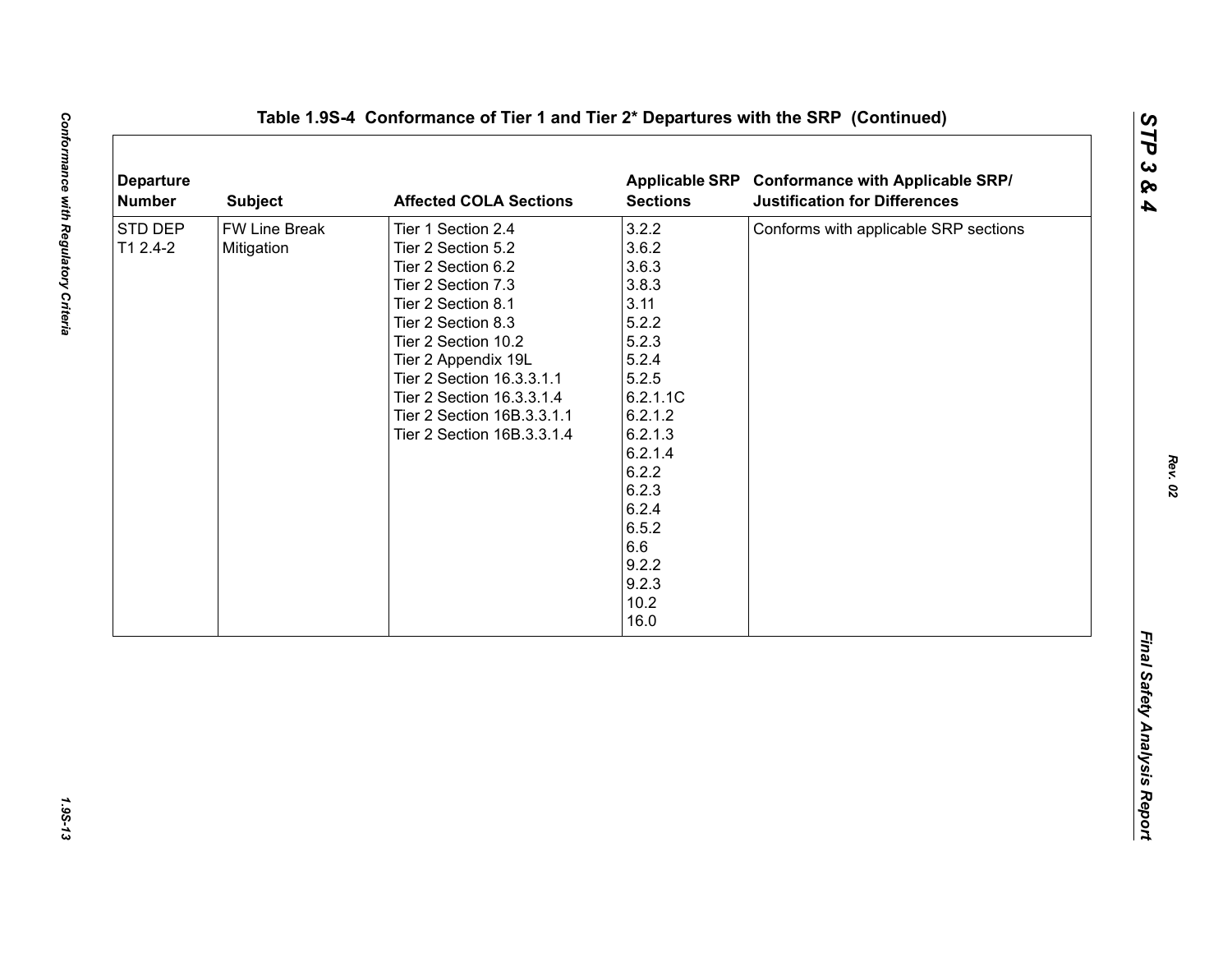| <b>Departure</b><br><b>Number</b> | <b>Subject</b>                   | <b>Affected COLA Sections</b>                                                                                                                                                                                                                                                                                                                                                                                                                                                                | <b>Sections</b>                                                                                                                             | Applicable SRP Conformance with Applicable SRP/<br><b>Justification for Differences</b> |
|-----------------------------------|----------------------------------|----------------------------------------------------------------------------------------------------------------------------------------------------------------------------------------------------------------------------------------------------------------------------------------------------------------------------------------------------------------------------------------------------------------------------------------------------------------------------------------------|---------------------------------------------------------------------------------------------------------------------------------------------|-----------------------------------------------------------------------------------------|
| STD DEP<br>$T12.4-3$              | <b>RCIC Pump</b>                 | Tier 1 Section 2.4<br>Tier 2 Appendix 1A<br>Tier 2 Section 3.2<br>Tier 2 Section 3.9<br>Tier 2 Appendix 3B<br>Tier 2 Appendix 3MA<br>Tier 2 Section 5.4<br>Tier 2 Section 6.2<br>Tier 2 Section 7.3<br>Tier 2 Section 14.2<br>Tier 2 Section 16.3.3.1.1<br>Tier 2 Section 16.3.3.1.4<br>Tier 2 Section 16B.3.3.1.1<br>Tier 2 Section 16B.3.3.1.4<br>Tier 2 Section 19.3<br>Tier 2 Section 19.9<br>Tier 2 Section 19.11<br>Tier 2 Section 19.13<br>Tier 2 Appendix 19K<br>Tier 2 Appendix 19M | 3.2.2<br>5.4<br>5.4.6<br>5.4.7<br>6.2.1.2<br>6.2.1.3<br>6.2.1.4<br>6.2.1.5<br>6.2.2<br>6.2.4<br>7.3<br>14.2<br>16.0<br>16.1<br>19.1<br>19.2 | Conforms with applicable SRP sections                                                   |
| <b>STD DEP</b><br>T1 2.12-1       | Breaker/Fuse<br>Coordination     | Tier 1 Section 2.12                                                                                                                                                                                                                                                                                                                                                                                                                                                                          | 14.3<br>14.3.6                                                                                                                              | Conforms with applicable SRP sections                                                   |
| STD DEP<br>T1 2.12-2              | <b>I&amp;C Power</b><br>Division | Tier 1 Section 2.12<br>Tier 2 Section 8.1<br>Tier 2 Section 8.3                                                                                                                                                                                                                                                                                                                                                                                                                              | App 7.1-C                                                                                                                                   | Conforms with applicable SRP section                                                    |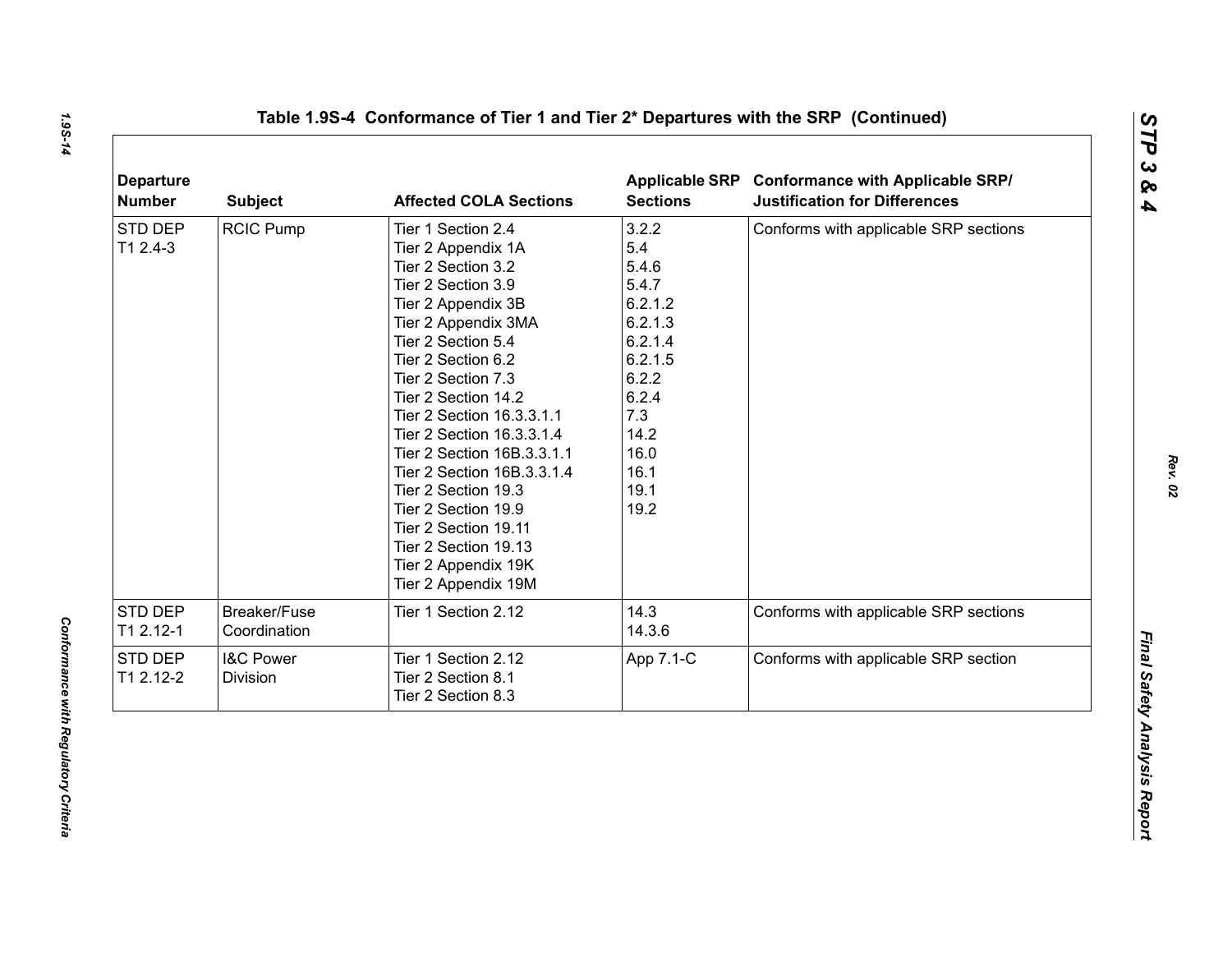| <b>Departure</b><br><b>Number</b> | <b>Subject</b> | <b>Affected COLA Sections</b> | <b>Applicable SRP</b><br><b>Sections</b> | <b>Conformance with Applicable SRP/</b><br><b>Justification for Differences</b> |
|-----------------------------------|----------------|-------------------------------|------------------------------------------|---------------------------------------------------------------------------------|
| STD DEP                           | Hydrogen       | Tier 1 Section 2.2            | 3.2.2                                    | Conforms with applicable SRP sections                                           |
| T1 2.14-1                         | Recombiner     | Tier 1 Section 2.3            | 5.4                                      |                                                                                 |
|                                   | Elimination    | Tier 1 Section 2.4            | 5.4.6                                    |                                                                                 |
|                                   |                | Tier 1 Section 2.7            | 5.4.7                                    |                                                                                 |
|                                   |                | Tier 1 Section 2.11           | 6.2.2                                    |                                                                                 |
|                                   |                | Tier 1 Section 2.14           | 6.5.2                                    |                                                                                 |
|                                   |                | Tier 1 Section 2.15           | 6.5.3                                    |                                                                                 |
|                                   |                | Tier 2 Section 1.2            | 6.5.5                                    |                                                                                 |
|                                   |                | Tier 2 Appendix 1A            | 7.1                                      |                                                                                 |
|                                   |                | Tier 2 Appendix 1AA           | 7.3                                      |                                                                                 |
|                                   |                | Tier 2 Section 3.2            | 7.4                                      |                                                                                 |
|                                   |                | Tier 2 Section 3.9            | 7.5                                      |                                                                                 |
|                                   |                | Tier 2 Appendix 3I            | 7.6                                      |                                                                                 |
|                                   |                | Tier 2 Appendix 3MA           | 16.0                                     |                                                                                 |
|                                   |                | Tier 2 Section 5.2            | 16.1                                     |                                                                                 |
|                                   |                | Tier 2 Section 5.4            |                                          |                                                                                 |
|                                   |                | Tier 2 Section 6.2            |                                          |                                                                                 |
|                                   |                | Tier 2 Section 6.5            |                                          |                                                                                 |
|                                   |                | Tier 2 Section 6.6            |                                          |                                                                                 |
|                                   |                | Tier 2 Section 7.1            |                                          |                                                                                 |
|                                   |                | Tier 2 Section 7.3            |                                          |                                                                                 |
|                                   |                | Tier 2 Section 7.4            |                                          |                                                                                 |
|                                   |                | Tier 2 Section 7.5            |                                          |                                                                                 |
|                                   |                | Tier 2 Section 7.6            |                                          |                                                                                 |
|                                   |                | Tier 2 Section 9.2            |                                          |                                                                                 |
|                                   |                | Tier 2 Section 9.4            |                                          |                                                                                 |
|                                   |                | Tier 2 Appendix 9A            |                                          |                                                                                 |
|                                   |                | Tier 2 Section 14.2           |                                          |                                                                                 |
|                                   |                | Tier 2 Appendix 15A           |                                          |                                                                                 |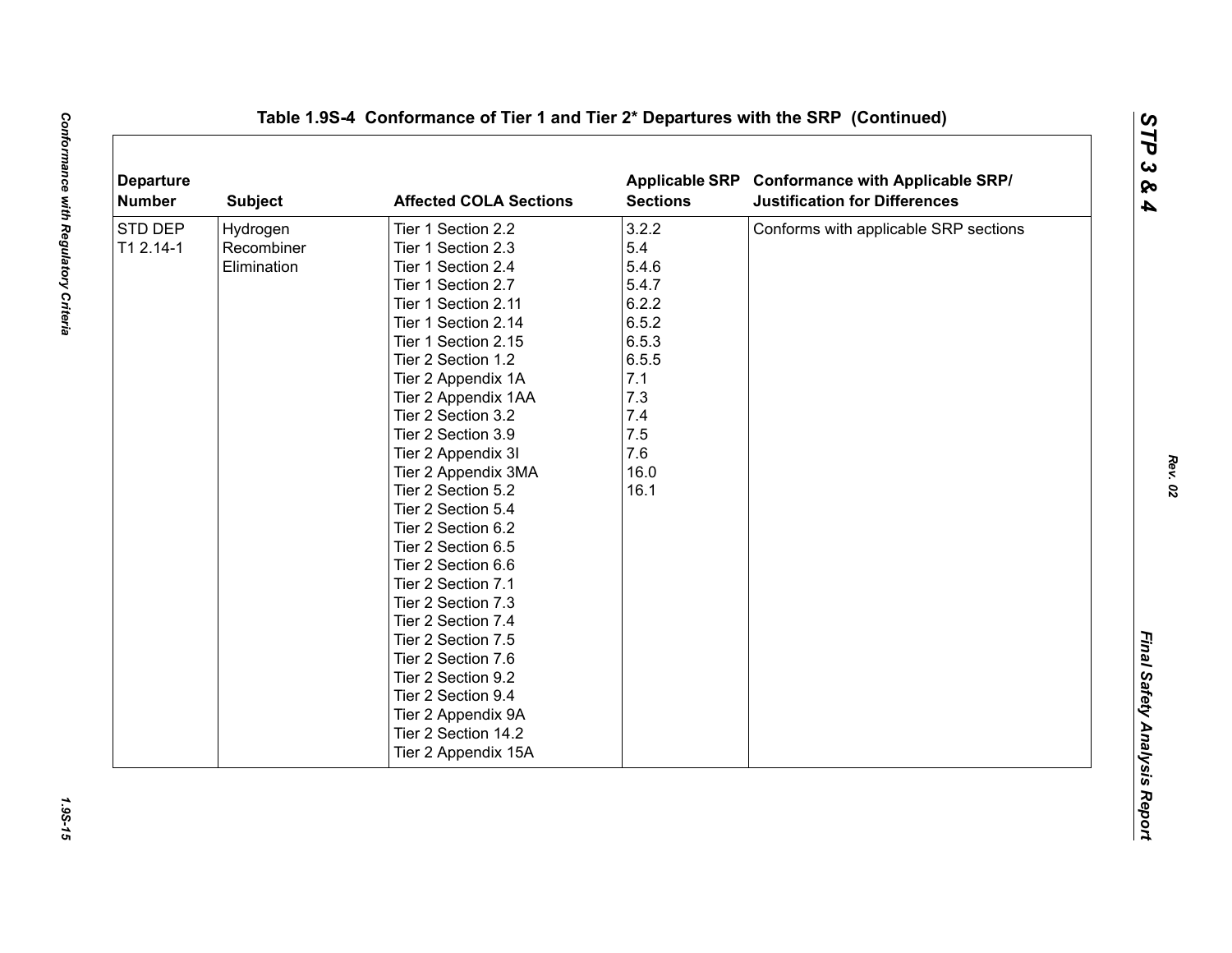| <b>Departure</b><br><b>Number</b>   | <b>Subject</b>                                    | <b>Affected COLA Sections</b>                                                                                                                                                                                                                                                                                                                                                        | <b>Sections</b> | Applicable SRP Conformance with Applicable SRP/<br><b>Justification for Differences</b> |
|-------------------------------------|---------------------------------------------------|--------------------------------------------------------------------------------------------------------------------------------------------------------------------------------------------------------------------------------------------------------------------------------------------------------------------------------------------------------------------------------------|-----------------|-----------------------------------------------------------------------------------------|
| STD DEP<br>T1 2.14-1<br>(continued) | Hydrogen<br>Recombiner<br>Elimination (continued) | Tier 2 Section 16.3.3.6.1<br>Tier 2 Section 16.3.3.6.2<br>Tier 2 Section 16.3.6.3.1<br>Tier 2 Section 16.3.6.3.2<br>Tier 2 Section 16.5.0<br>Tier 2 Section 16B.3.3.6.1<br>Tier 2 Section 16B.3.3.6.2<br>Tier 2 Section 16B.3.6.3.1<br>Tier 2 Section 16B.3.6.3.2<br>Tier 2 Appendix 18A<br>Tier 2 Appendix 18B<br>Tier 2 Appendix 18F<br>Tier 2 Appendix 18H<br>Tier 2 Appendix 19A |                 |                                                                                         |
|                                     |                                                   |                                                                                                                                                                                                                                                                                                                                                                                      |                 |                                                                                         |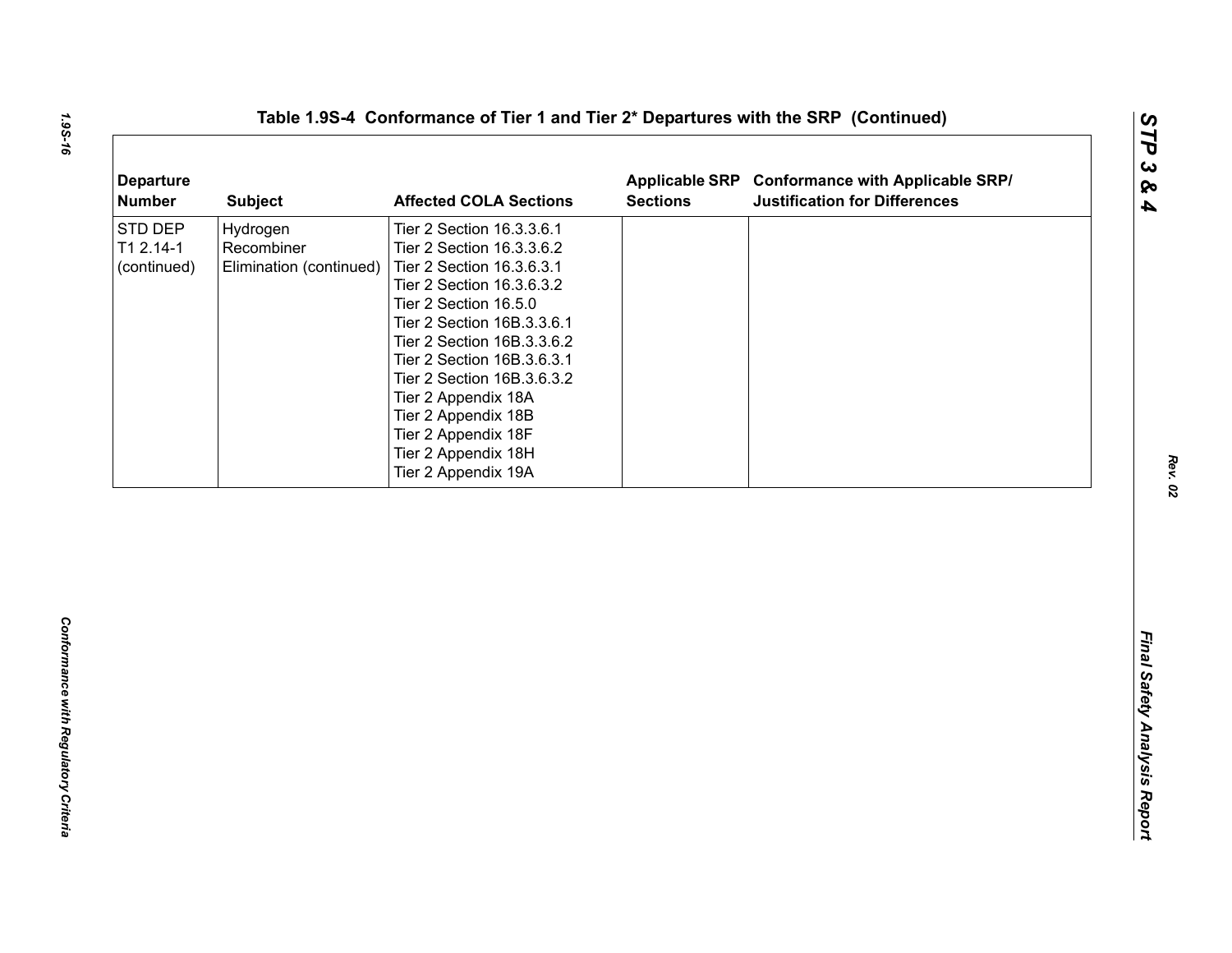| <b>STD DEP</b> | <b>Subject</b>              | <b>Affected COLA Sections</b> | <b>Sections</b> | Applicable SRP Conformance with Applicable SRP/<br><b>Justification for Differences</b> |
|----------------|-----------------------------|-------------------------------|-----------------|-----------------------------------------------------------------------------------------|
|                | <b>Radwaste Building</b>    | Tier 1 Section 2.15           | 2.0             | Conforms with applicable SRP sections                                                   |
| $T12.15-1$     | <b>Substructure Seismic</b> | Tier 2 Section 2.0            | 2.4.13          |                                                                                         |
|                | Classification              | Tier 2 Section 2.4S.13        | 2.5.4           |                                                                                         |
|                |                             | Tier 2 Section 2.5S.4         | 3.2.1           |                                                                                         |
|                |                             | Tier 2 Section 3.1            | 3.2.2           |                                                                                         |
|                |                             | Tier 2 Section 3.2            | 3.3.1           |                                                                                         |
|                |                             | Tier 2 Section 3.3            | 3.3.2           |                                                                                         |
|                |                             | Tier 2 Section 3.4            | 3.4.1           |                                                                                         |
|                |                             | Tier 2 Section 3.7            | 3.7.1           |                                                                                         |
|                |                             | Tier 2 Section 3.8            | 3.7.2           |                                                                                         |
|                |                             | Tier 2 Appendix 3C            | 3.7.3           |                                                                                         |
|                |                             | Tier 2 Appendix 3H            | 3.8.3           |                                                                                         |
|                |                             | Tier 2 Section 11.4           | 3.8.4           |                                                                                         |
|                |                             | Tier 2 Section 12.2           | 11.4            |                                                                                         |
|                |                             | Tier 2 Section 14.3           | 12.2            |                                                                                         |
|                |                             | Tier 2 Section 15.7           | 14.3            |                                                                                         |
|                |                             | Tier 2 Section 19.4           | 15.7.3          |                                                                                         |
|                |                             | Tier 2 Appendix 19H           | 15.7.4          |                                                                                         |
|                |                             | Tier 2 Section 21.0           | 15.7.5          |                                                                                         |
|                |                             | Tier 2 Section 21.1           | 19.0            |                                                                                         |
| <b>STD DEP</b> | <b>RBSRDG</b>               | Tier 1 Section 2.15           | 9.4.1           | Conforms with applicable SRP sections                                                   |
| T1 2.15-2      | <b>HVAC</b>                 | Tier 2 Section 9.4            | 9.4.3           |                                                                                         |
|                |                             |                               | 9.4.4           |                                                                                         |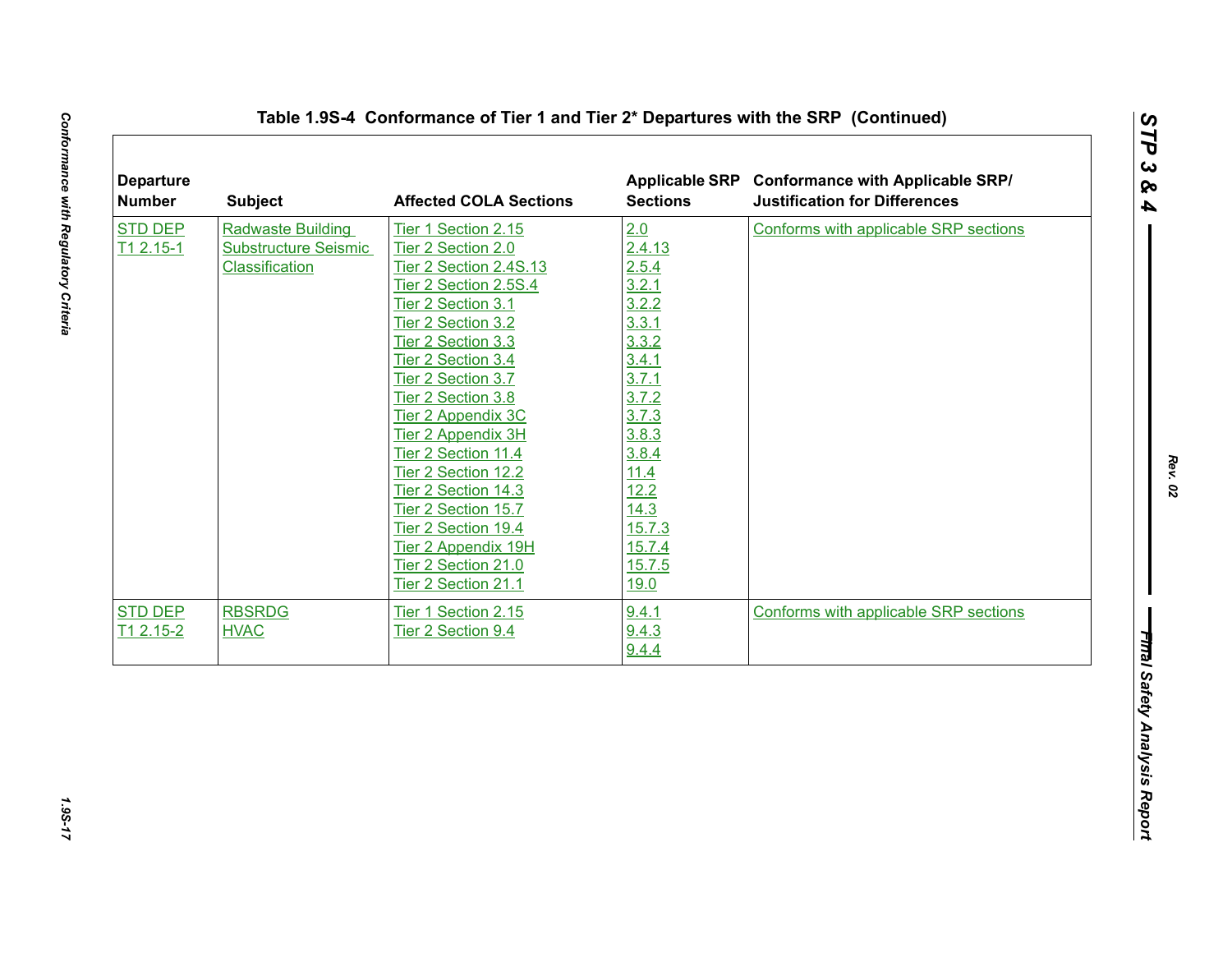| <b>Departure</b><br><b>Number</b> | <b>Subject</b>                                | <b>Affected COLA Sections</b>                                                                                                                                                                                                                                                                                    | <b>Sections</b>                                                                                                   | Applicable SRP Conformance with Applicable SRP/<br><b>Justification for Differences</b> |
|-----------------------------------|-----------------------------------------------|------------------------------------------------------------------------------------------------------------------------------------------------------------------------------------------------------------------------------------------------------------------------------------------------------------------|-------------------------------------------------------------------------------------------------------------------|-----------------------------------------------------------------------------------------|
| STD DEP<br>T1 3.4-1               | Safety-Related<br><b>I&amp;C Architecture</b> | Tier 1 Section 2.2<br>Tier 1 Section 2.7<br>Tier 1 Section 3.4<br>Tier 2 Section 1.2<br>Tier 2 Section 3.2<br>Tier 2 Section 6.2<br>Tier 2 Section 7.1<br>Tier 2 Section 7.2<br>Tier 2 Section 7.3<br>Tier 2 Section 7.4<br>Tier 2 Section 7.6<br>Tier 2 Section 7.7<br>Tier 2 Appendix 7A<br>Tier 2 Appendix 7C | 3.2.1<br>3.2.2<br>6.2.4<br>App 7.0-A<br>7.1<br>7.2<br>7.3<br>7.4<br>7.6<br>7.7<br>7.9<br>10.3<br>10.4.5<br>10.4.7 | Conforms with applicable SRP sections                                                   |
|                                   |                                               | Tier 2 Section 10.1<br>Tier 2 Section 10.4                                                                                                                                                                                                                                                                       | 11.5<br>12.3-12.4                                                                                                 |                                                                                         |

*STP 3 & 4*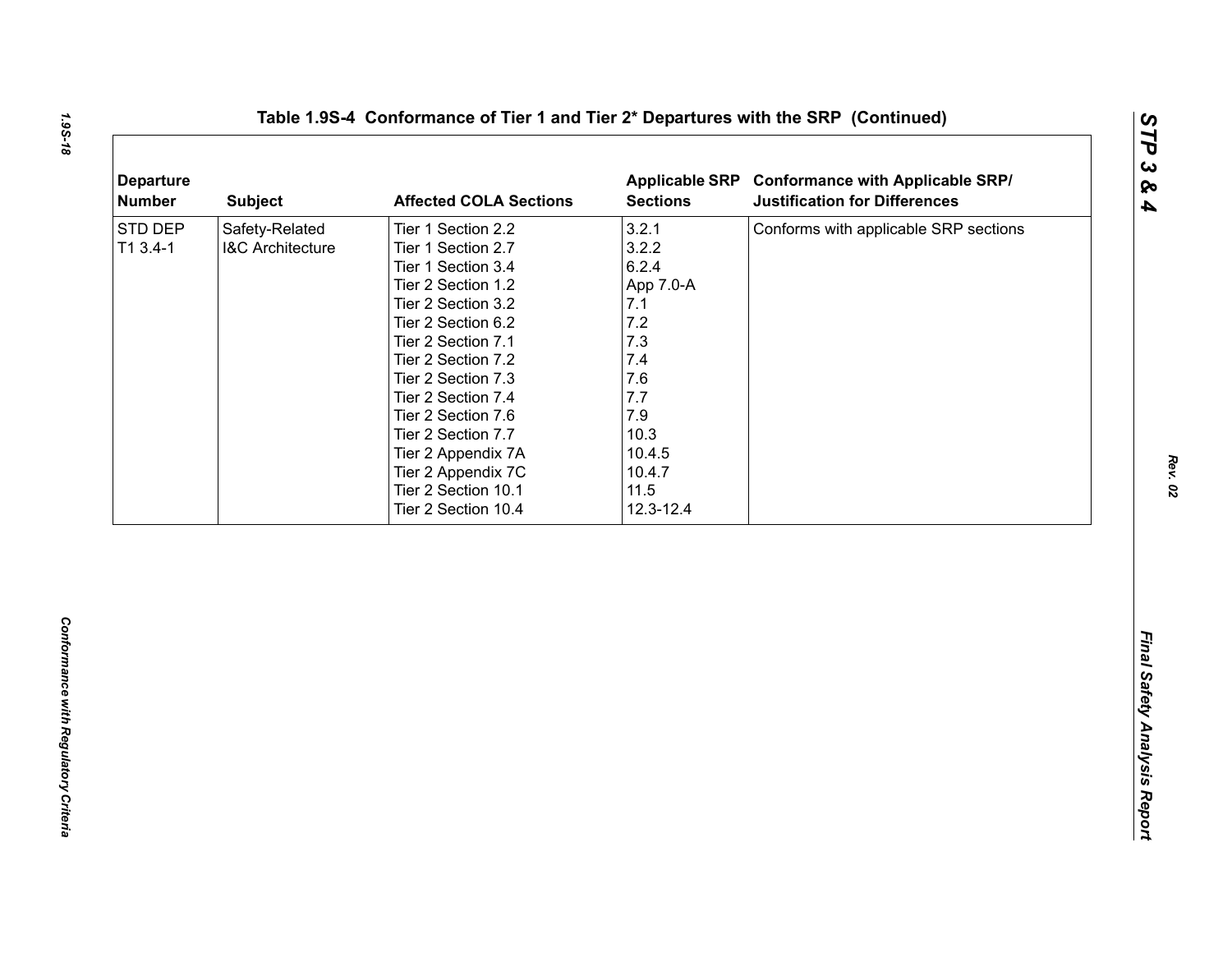| <b>Departure</b><br><b>Number</b> | <b>Subject</b>              | <b>Affected COLA Sections</b> | <b>Sections</b> | Applicable SRP Conformance with Applicable SRP/<br><b>Justification for Differences</b> |  |
|-----------------------------------|-----------------------------|-------------------------------|-----------------|-----------------------------------------------------------------------------------------|--|
| <b>STD DEP</b>                    | Safety-Related              | Tier 2 Section 11.5           | 14.2            |                                                                                         |  |
| $T13.4-1$                         | <b>I&amp;C Architecture</b> | Tier 2 Section 12.3           | 15.8            |                                                                                         |  |
| (Continued)                       | (continued)                 | Tier 2 Section 14.2           | 16.0            |                                                                                         |  |
|                                   |                             | Tier 2 Section 15.0           | 18.0            |                                                                                         |  |
|                                   |                             | Tier 2 Section 15.1S          | 19.0            |                                                                                         |  |
|                                   |                             | Tier 2 Appendix 15B           |                 |                                                                                         |  |
|                                   |                             | Tier 2 Appendix 15E           |                 |                                                                                         |  |
|                                   |                             | Tier 2 Section 16.1.0         |                 |                                                                                         |  |
|                                   |                             | Tier 2 Section 16.5.0         |                 |                                                                                         |  |
|                                   |                             | Tier 2 Section 16.3.3.1.4     |                 |                                                                                         |  |
|                                   |                             | Tier 2 Section 16.3.3.3.1     |                 |                                                                                         |  |
|                                   |                             | Tier 2 Section 16B.3.3.1.1    |                 |                                                                                         |  |
|                                   |                             | Tier 2 Section 16B.3.3.1.4    |                 |                                                                                         |  |
|                                   |                             | Tier 2 Section 16B.3.3.3.1    |                 |                                                                                         |  |
|                                   |                             | Tier 2 Section 16B.3.3.4.1    |                 |                                                                                         |  |
|                                   |                             | Tier 2 Section 16B.3.3.5.1    |                 |                                                                                         |  |
|                                   |                             | Tier 2 Section 16B.3.3.6.1    |                 |                                                                                         |  |
|                                   |                             | Tier 2 Section 16B.3.3.6.2    |                 |                                                                                         |  |
|                                   |                             | Tier 2 Section 16B.3.8.4      |                 |                                                                                         |  |
|                                   |                             | Tier 2 Section 18.4           |                 |                                                                                         |  |
|                                   |                             | Tier 2 Section 18.6           |                 |                                                                                         |  |
|                                   |                             | Tier 2 Section 18.8           |                 |                                                                                         |  |
|                                   |                             | Tier 2 Appendix 18C           |                 |                                                                                         |  |
|                                   |                             | Tier 2 Appendix 18E           |                 |                                                                                         |  |
|                                   |                             | Tier 2 Section 19.3           |                 |                                                                                         |  |
|                                   |                             | Tier 2 Section 19.9           |                 |                                                                                         |  |
|                                   |                             | Tier 2 Section 19.11          |                 |                                                                                         |  |
|                                   |                             | Tier 2 Appendix 19K           |                 |                                                                                         |  |
|                                   |                             | Tier 2 Appendix 19L           |                 |                                                                                         |  |
|                                   |                             | Tier 2 Appendix 19N           |                 |                                                                                         |  |
|                                   |                             | Tier 2 Appendix 19Q           |                 |                                                                                         |  |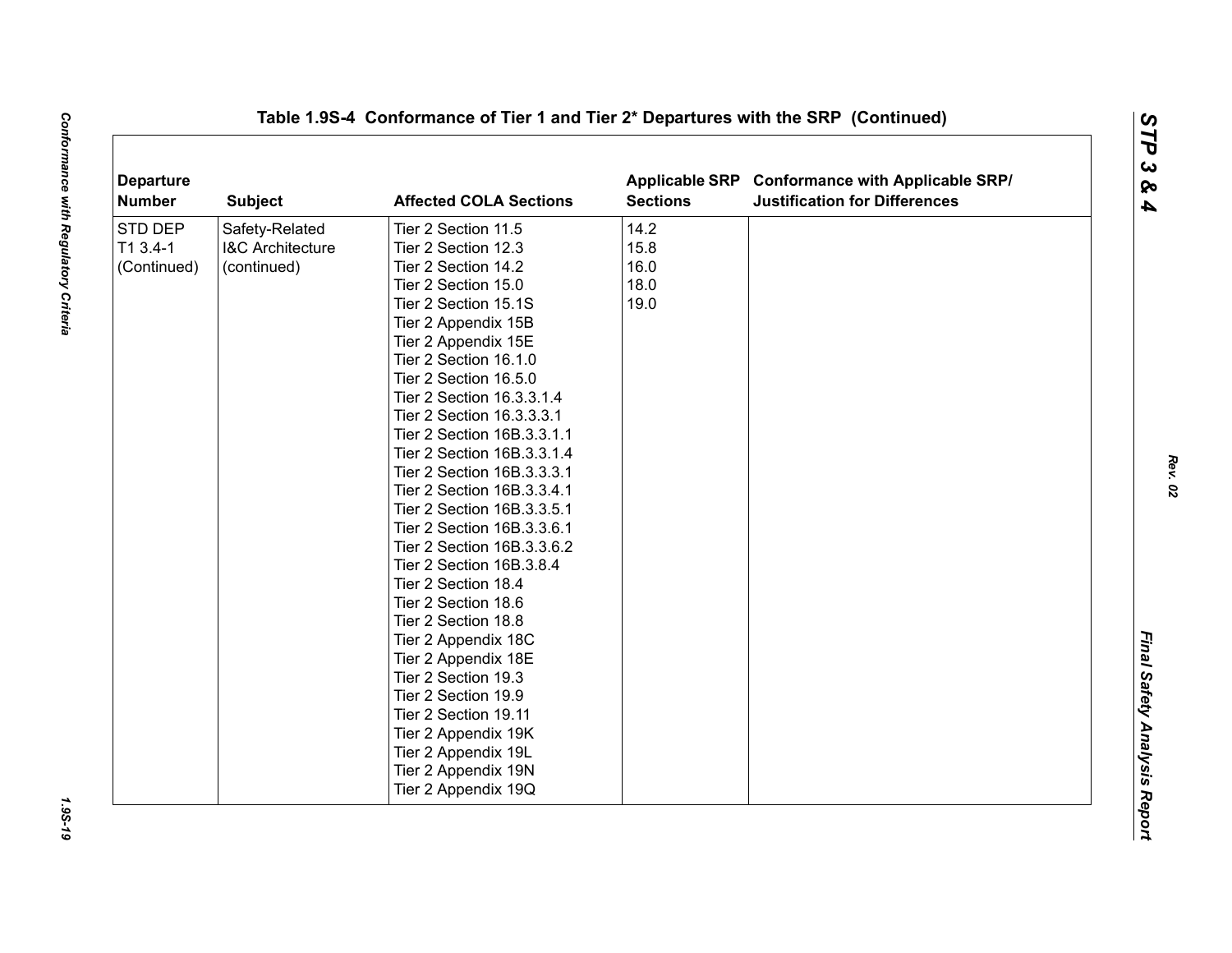| <b>Departure</b><br><b>Number</b> | <b>Subject</b>               | <b>Affected COLA Sections</b>                                                                                                                                                                                                                                                                       | <b>Sections</b>                                                                                                                                                       | Applicable SRP Conformance with Applicable SRP/<br><b>Justification for Differences</b> |
|-----------------------------------|------------------------------|-----------------------------------------------------------------------------------------------------------------------------------------------------------------------------------------------------------------------------------------------------------------------------------------------------|-----------------------------------------------------------------------------------------------------------------------------------------------------------------------|-----------------------------------------------------------------------------------------|
| STP DEP<br>T1 5.0-1               | <b>Site Parameters</b>       | Tier 1 Section 5.0<br>Tier 2 Section 2.2<br>Tier 2 Section 3.1<br>Tier 2 Section 3.4<br>Tier 2 Appendix 3H<br>Tier 2 Section 9.4<br>Tier 2 Section 19.3<br>Tier 2 Section 19.9<br>Tier 2 Section 19.11<br>Tier 2 Section 19.13<br>Tier 2 Appendix 19K<br>Tier 2 Appendix 19Q<br>Tier 2 Appendix 19R | 2.0<br>$2.2.1 - 2.2.2$<br>2.4.1<br>2.4.2<br>2.4.3<br>2.4.4<br>2.4.10<br>3.4.1<br>3.4.2<br>6.4<br>6.5.1<br>9.2.1<br>9.2.5<br>9.4.1<br>9.4.2<br>9.4.3<br>9.4.4<br>9.4.5 | Conforms with applicable SRP sections<br>Conforms with FSER 19.1.3.3.4                  |
| STD DEP<br>$1.8 - 1$              | Codes, Standards,<br>and RGs | Tier 2 Section 1.8<br>Tier 2 Section 5.2<br>Tier 2 Appendix 7A                                                                                                                                                                                                                                      | 1.8<br>3.2.1<br>3.2.2<br>3.8.1<br>3.8.3<br>3.8.4<br>3.8.5<br>3.12<br>5.2.3<br>5.2.4<br>5.2.5<br>5.3.1<br>5.3.2                                                        | Conforms with applicable SRP sections                                                   |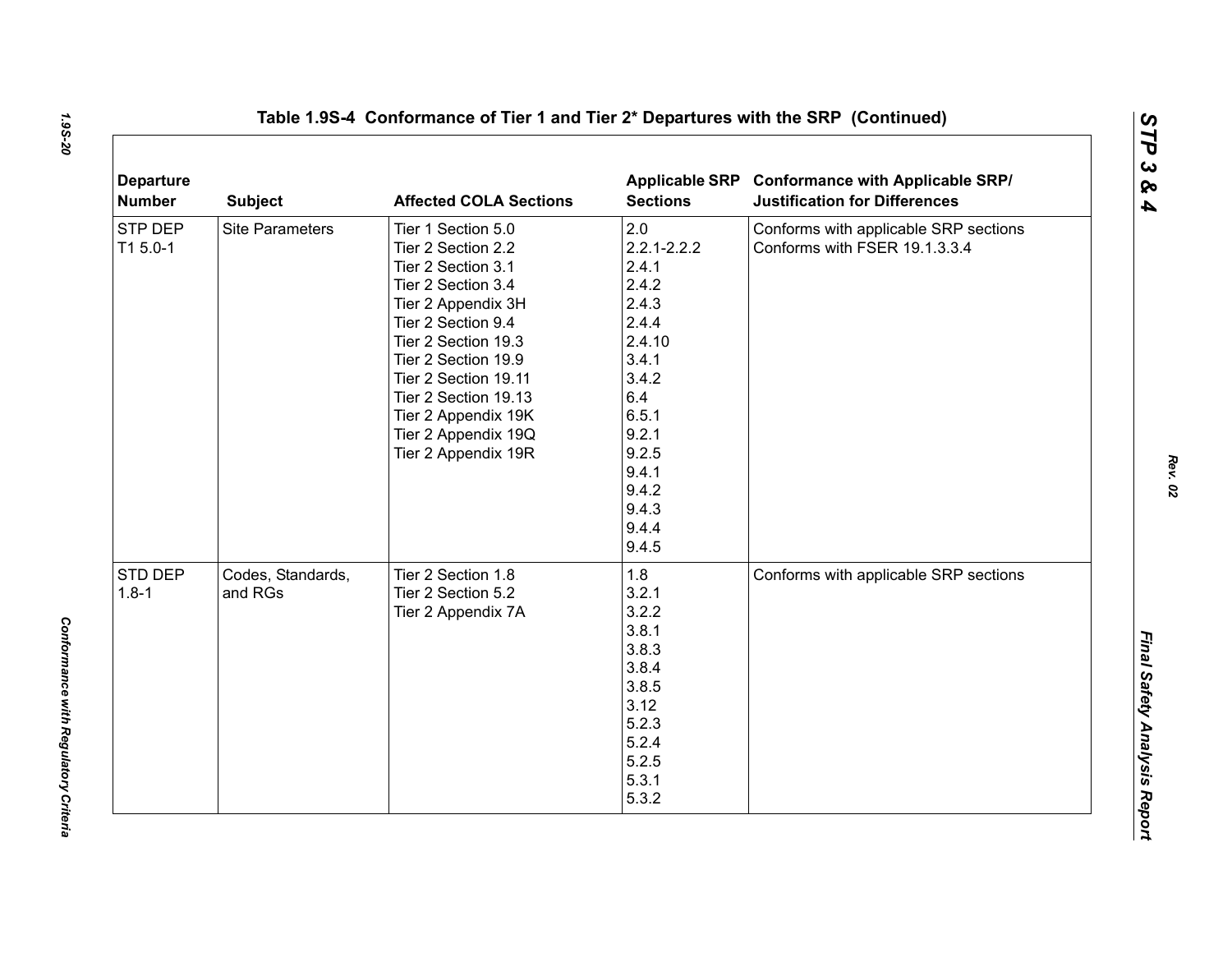|                           | <b>Title</b>                                                                                                     | <b>Resolution</b>                                                                                                                                                                                                                                               |
|---------------------------|------------------------------------------------------------------------------------------------------------------|-----------------------------------------------------------------------------------------------------------------------------------------------------------------------------------------------------------------------------------------------------------------|
| <b>Generic Issues</b>     |                                                                                                                  |                                                                                                                                                                                                                                                                 |
| $A-1$                     | <b>Water Hammer</b>                                                                                              | Section 19B.2.2                                                                                                                                                                                                                                                 |
| $A-36$                    | Control of Heavy Loads near Spent Fuel Pool                                                                      | Section 19B.2.12                                                                                                                                                                                                                                                |
| $A-47$                    | Safety Implications of Control Systems                                                                           | Operating procedures and<br>operator training will ensure<br>that the operators can<br>mitigate reactor vessel<br>overfill events that may occur<br>via the condensate booster<br>pumps during reduced<br>pressure operation of the<br>system. Section 19B.2.17 |
| $C-1$                     | Assurance of Continuous Long-Term Capability of<br>Hermetic Seals on Instrumentation and Electrical<br>Equipment | 19B.2.27                                                                                                                                                                                                                                                        |
| $C-17$                    | Interim Acceptance Criteria for Solidification Agents for<br><b>Radioactive Solid Wastes</b>                     | Section 19B.2.29;<br>10 CFR 61                                                                                                                                                                                                                                  |
| <b>New Generic Issues</b> |                                                                                                                  |                                                                                                                                                                                                                                                                 |
| 51                        | Proposed Requirements for Improving the Reliability of<br>Open Cycle Service Water Systems                       | Implementation of a baseline<br>fouling program issued to<br>licensees in<br>GL 89-13; Section 19B.2.35                                                                                                                                                         |
| 75                        | Generic Implications of ATWS Events at the Salem<br><b>Nuclear Plant</b>                                         | Sections 13.4S, 13.5, and<br>19B.2.38                                                                                                                                                                                                                           |
| 105                       | Interfacing Systems LOCA at BWRs                                                                                 | No longer listed in NUREG-<br>0933. Therefore, not<br>applicable to future reactor<br>plants.                                                                                                                                                                   |

# **Table 1.9S-5 COL Applicant Resolution of ABWR DCD Appendix 19B Issues**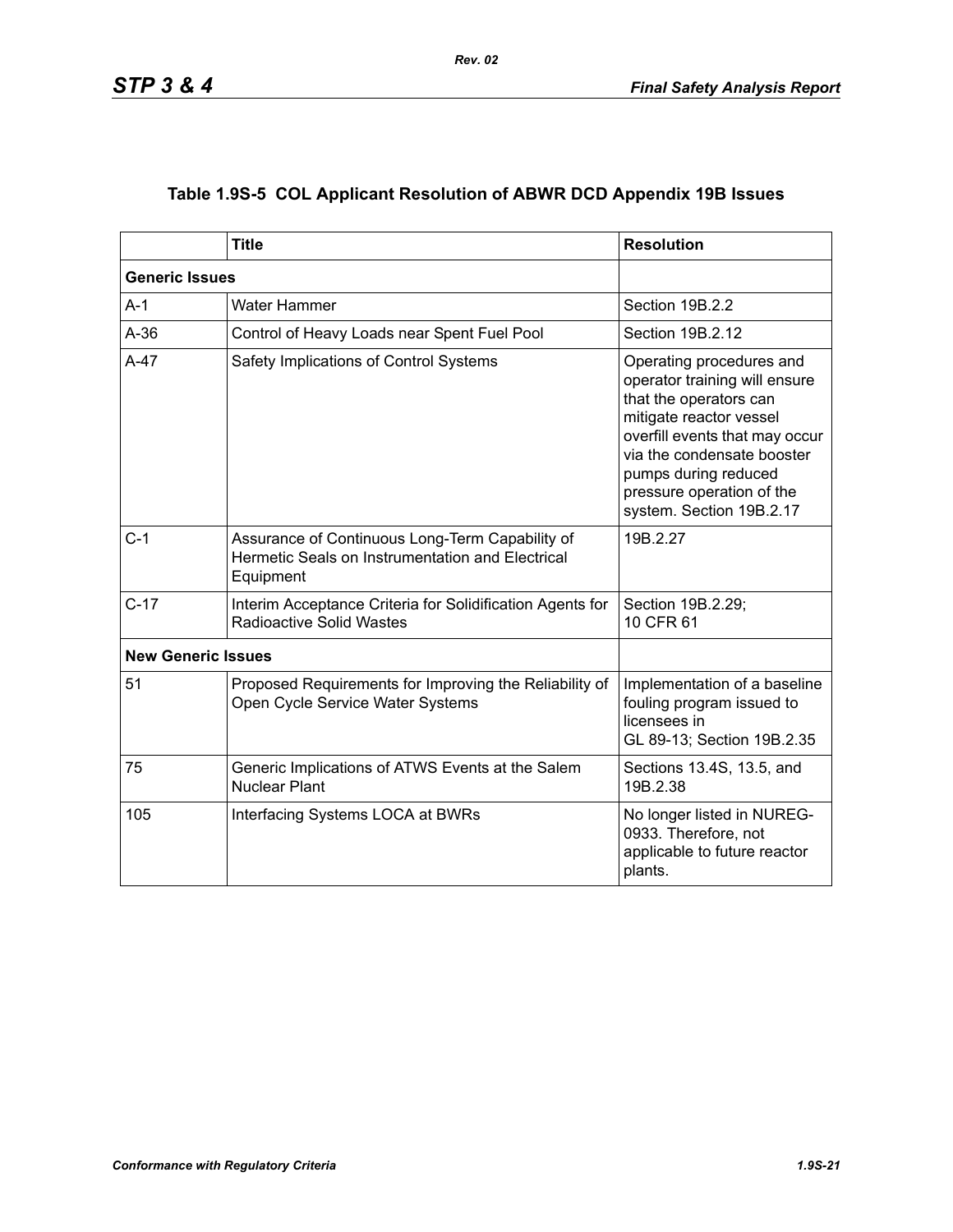|                   | <b>Title</b>                                                                                       | <b>Resolution</b>                                                                             |
|-------------------|----------------------------------------------------------------------------------------------------|-----------------------------------------------------------------------------------------------|
| 145               | Actions to Reduce Common Cause Failures                                                            | No longer listed in NUREG-<br>0933. Therefore, not<br>applicable to future reactor<br>plants. |
| 153               | Loss of Essential Service Water in LWRs                                                            | No longer listed in NUREG-<br>0933. Therefore, not<br>applicable to future reactor<br>plants. |
|                   | <b>Issues Resolved with no New Requirements</b>                                                    |                                                                                               |
| $A-29$            | Nuclear Power Plant Design for Reduction of<br>Vulnerability to Industrial Sabotage                | No longer listed in NUREG-<br>0933. Therefore, not<br>applicable to future reactor<br>plants. |
| 120               | On-Line Testability of Protection Systems                                                          | No longer listed in NUREG-<br>0933. Therefore, not<br>applicable to future reactor<br>plants. |
| 151               | Reliability of Anticipated Transient without Scram<br>Recirculation Pump Trip in BWRs              | No longer listed in NUREG-<br>0933. Therefore, not<br>applicable to future reactor<br>plants. |
| <b>TMI Issues</b> |                                                                                                    |                                                                                               |
| I.A.1.1           | <b>Shift Technical Advisor</b>                                                                     | Section 13.1                                                                                  |
| I.A.1.2           | <b>Shift Supervisor Administrative Duties</b>                                                      | Section 13.1                                                                                  |
| I.A.1.3           | <b>Shift Manning</b>                                                                               | <b>Technical Specifications</b>                                                               |
| I.A.2.1(1)        | Qualifications - Experience                                                                        | Section 13.2                                                                                  |
| I.A.2.1(2)        | Training                                                                                           | Section 13.2                                                                                  |
| I.A.2.1(3)        | Facility Certification of Competence and Fitness of<br>Applicants for Operator and Senior Operator | Section 13.2                                                                                  |

### **Table 1.9S-5 COL Applicant Resolution of ABWR DCD Appendix 19B Issues (Continued)**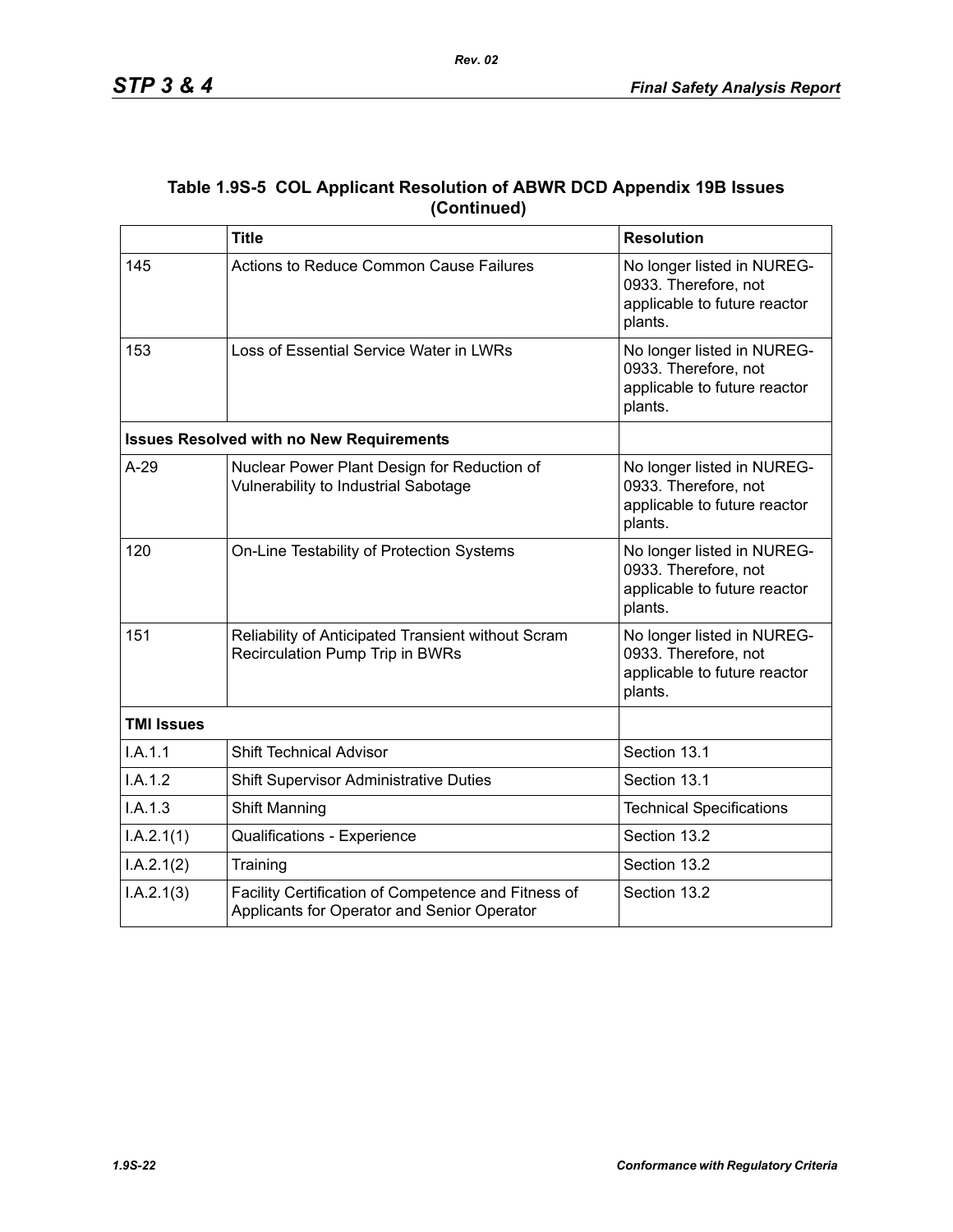| Table 1.9S-5 COL Applicant Resolution of ABWR DCD Appendix 19B Issues |  |  |
|-----------------------------------------------------------------------|--|--|
| (Continued)                                                           |  |  |

|            | <b>Title</b>                                                                                      | <b>Resolution</b>                                                            |
|------------|---------------------------------------------------------------------------------------------------|------------------------------------------------------------------------------|
| I.A.2.3    | Administration of Training Programs                                                               | Section 13.2                                                                 |
| I.A.2.6(1) | Revise Regulatory Guide 1.8                                                                       | NRC action. Not applicable.                                                  |
| I.A.3.1    | Revise Scope of Criteria for Licensing Examinations                                               | NRC action. Not applicable.                                                  |
| I.A.4.1(2) | Interim Changes in Training Simulators                                                            | STP 3 & 4 will conform with<br>RG 1.149 and will have an<br>onsite simulator |
| I.C.1(1)   | <b>Small Break LOCAs</b>                                                                          | Section 13.5                                                                 |
| 1.C.1(2)   | Inadequate Core Cooling                                                                           | Section 13.5                                                                 |
| I.C.2      | <b>Shift and Relief Turnover Procedures</b>                                                       | Section 13.5                                                                 |
| I.C.3      | <b>Shift Supervisor Responsibilities</b>                                                          | Section 13.1; Conduct of<br>Operations                                       |
| I.C.4      | <b>Control Room Access</b>                                                                        | <b>Conduct of Operations</b><br>Procedure                                    |
| I.C.6      | Procedures for Verification of Correct Performance of<br><b>Operating Activities</b>              | <b>Conduct of Operations</b><br>Procedure                                    |
| L.C.7      | NSSS Vendor Review of Procedures                                                                  | Applicable to W and CE only.                                                 |
| I.C.8      | Pilot – Monitoring of Selected Emergency Procedures<br>for Near-Term Operating License Applicants | Historical issue. No longer<br>applicable.                                   |
| II.B.1     | Reactor Coolant System Vents                                                                      | Sections 1A.2.5 and 13.5                                                     |
| II.B.4     | Training for Mitigating Core Damage                                                               | Section 13.2                                                                 |
| ILE.6.1    | <b>Test Adequacy Study</b>                                                                        | Section 19B.2.68                                                             |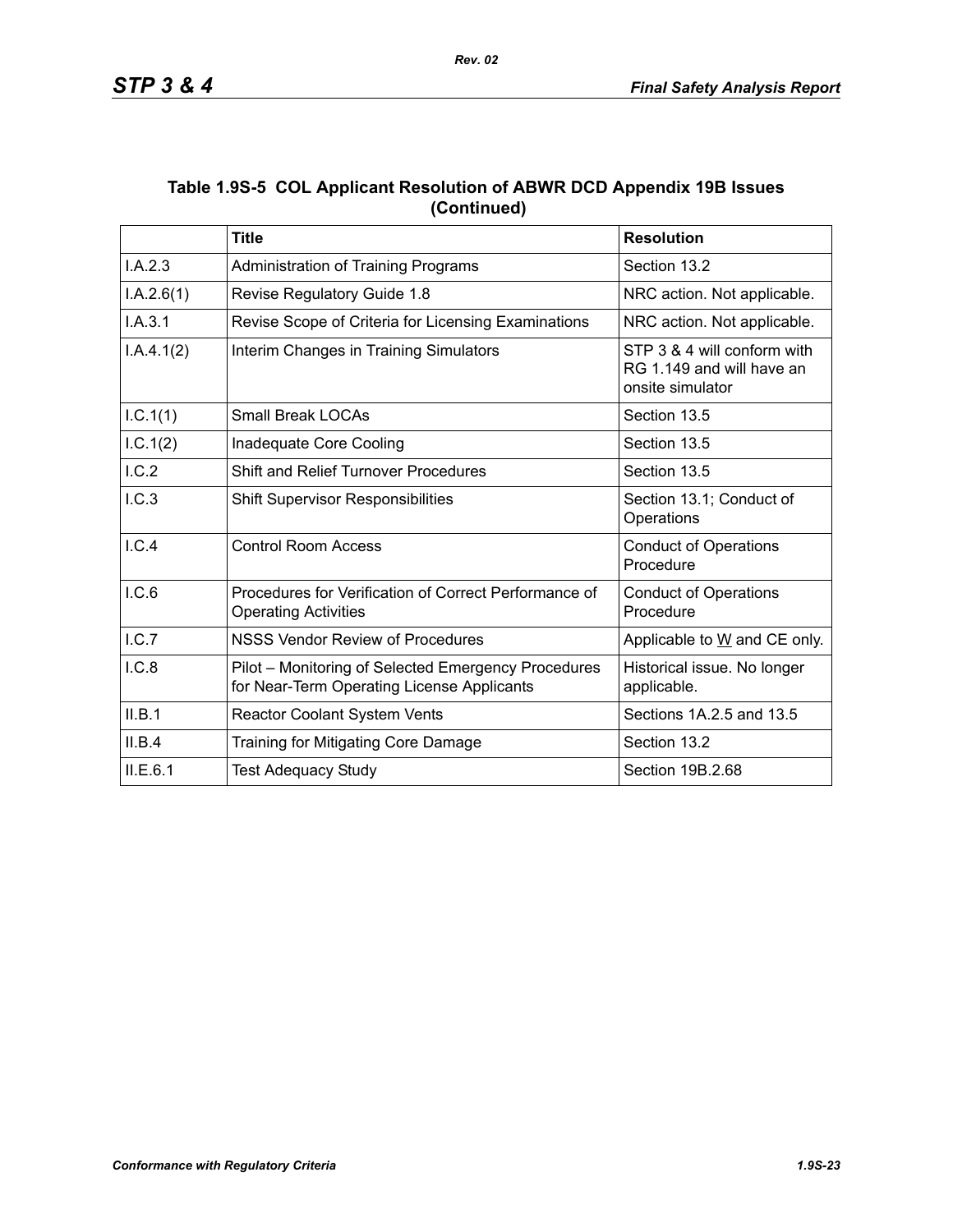|             |  |  |  | Table 1.9S-5 COL Applicant Resolution of ABWR DCD Appendix 19B Issues |  |
|-------------|--|--|--|-----------------------------------------------------------------------|--|
| (Continued) |  |  |  |                                                                       |  |

|              | <b>Title</b>                                                                                 | <b>Resolution</b>                                                                             |
|--------------|----------------------------------------------------------------------------------------------|-----------------------------------------------------------------------------------------------|
| II.J.4.1     | Revise Deficiency Reporting Requirements                                                     | NRC action. Not applicable.                                                                   |
| ILK.3(15)    | Modify Break Detection Logic to Prevent Spurious<br>Isolation of HPCI and RCIC Systems       | Sections 1A.2.23 and 14.2                                                                     |
| III.A.1.1(1) | Implement Action Plan Requirements for Promptly<br>Improving Licensee Emergency Preparedness | NRC action. Not applicable.                                                                   |
| III.A.2.1(1) | Publish Proposed Amendments to the Rules                                                     | NRC action. Not applicable.                                                                   |
| III.A.2.1(2) | <b>Conduct Public Regional Meetings</b>                                                      | No longer listed in NUREG-<br>0933. Therefore, not<br>applicable to future reactor<br>plants. |
| III.A.2.1(3) | Prepare Final Commission Paper Recommending<br><b>Adoption of Rules</b>                      | No longer listed in NUREG-<br>0933. Therefore, not<br>applicable to future reactor<br>plants. |
| III.A.2.1(4) | Revise Inspection Program to Cover Upgraded<br>Requirements                                  | NRC action. Not applicable.                                                                   |
| III.A.2.2    | Development of Guidance and Criteria                                                         | NRC action. Not applicable.                                                                   |
| III.A.3.3(1) | Install Direct Dedicated Telephone Lines                                                     | STP 3 & 4 will use direct lines<br>installed by<br>STP 1 & 2.                                 |
| III.A.3.3(2) | Obtain Dedicated, Short-Range Radio Communication<br>Systems                                 | NRC action. Not applicable.                                                                   |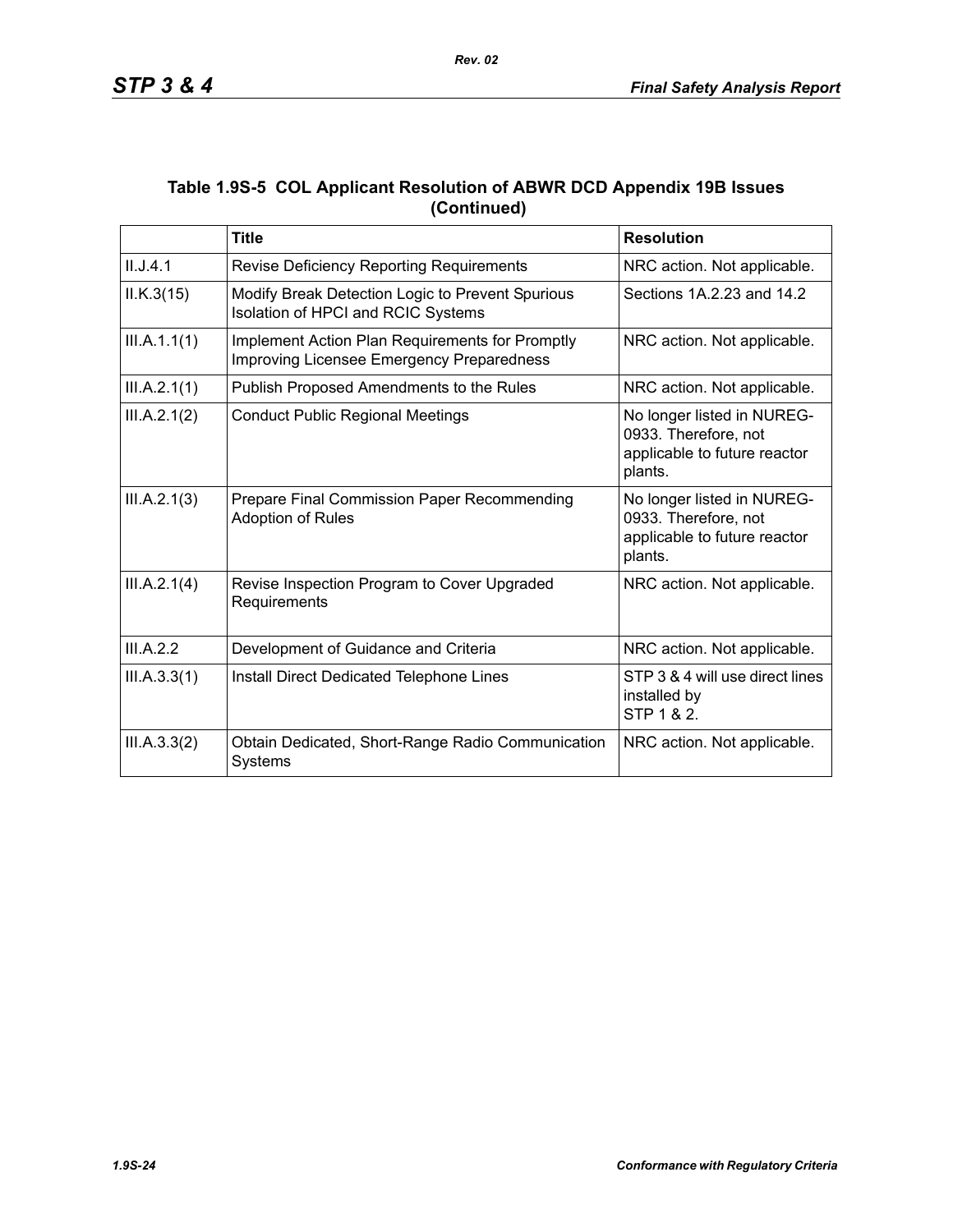# **Table 1.9S-6 COL Applicant Resolution of Generic Communications Issues**

| No.                    | <b>Title</b>                                                                           | <b>Comment</b>                                                                                               |
|------------------------|----------------------------------------------------------------------------------------|--------------------------------------------------------------------------------------------------------------|
| <b>Generic Letters</b> |                                                                                        |                                                                                                              |
| 80-110                 | Periodic Updating of Final Safety Analysis<br>Reports (FSARs)                          | STP 3 & 4 will comply with<br>10 CFR 50.71(e)                                                                |
| 81-04                  | <b>Emergency Procedures and Training for Station</b><br><b>Blackout Events</b>         | Refer to Sections 13.2 and 13.5.                                                                             |
| 81-38                  | Storage of Low-Level Radioactive Wastes at<br><b>Power Reactor Sites</b>               | No longer applicable.                                                                                        |
| 82-21                  | <b>Technical Specifications for Fire Protection</b><br>Audits                          | STP 3 & 4 will comply with<br>10 CFR 50 App R.                                                               |
| 82-39                  | Problems with the Submittals of 10CFR73.21<br>Safeguards Information Licensing Review  | No longer applicable.                                                                                        |
| 83-05                  | Safety Evaluation of "Emergency Procedure<br>Guidelines," Rev 2, NEDO-24932, June 1982 | No longer applicable.                                                                                        |
| 83-07                  | Nuclear Waste Policy Act of 1982                                                       | STP 3 & 4 will negotiate a new contract with<br>DOE for Spent Fuel prior to obtaining a<br>COL.              |
| 83-33                  | NRC Position on Certain Requirements of<br>Appendix R to 10 CFR 50                     | STP 3 & 4 will comply with<br>10 CFR 50 App R.                                                               |
| 87-06                  | Periodic Verification of Leak Tight Integrity of<br><b>Pressure Isolation Valves</b>   | Periodic testing of pressure isolation valves<br>is assured by the ABWR DCD and the ISI<br>and IST programs. |
| 88-18                  | Plant Record Storage on Optical Disks                                                  | Refer to Section 17.5S; Quality Assurance<br>Program Description, Section 17.2                               |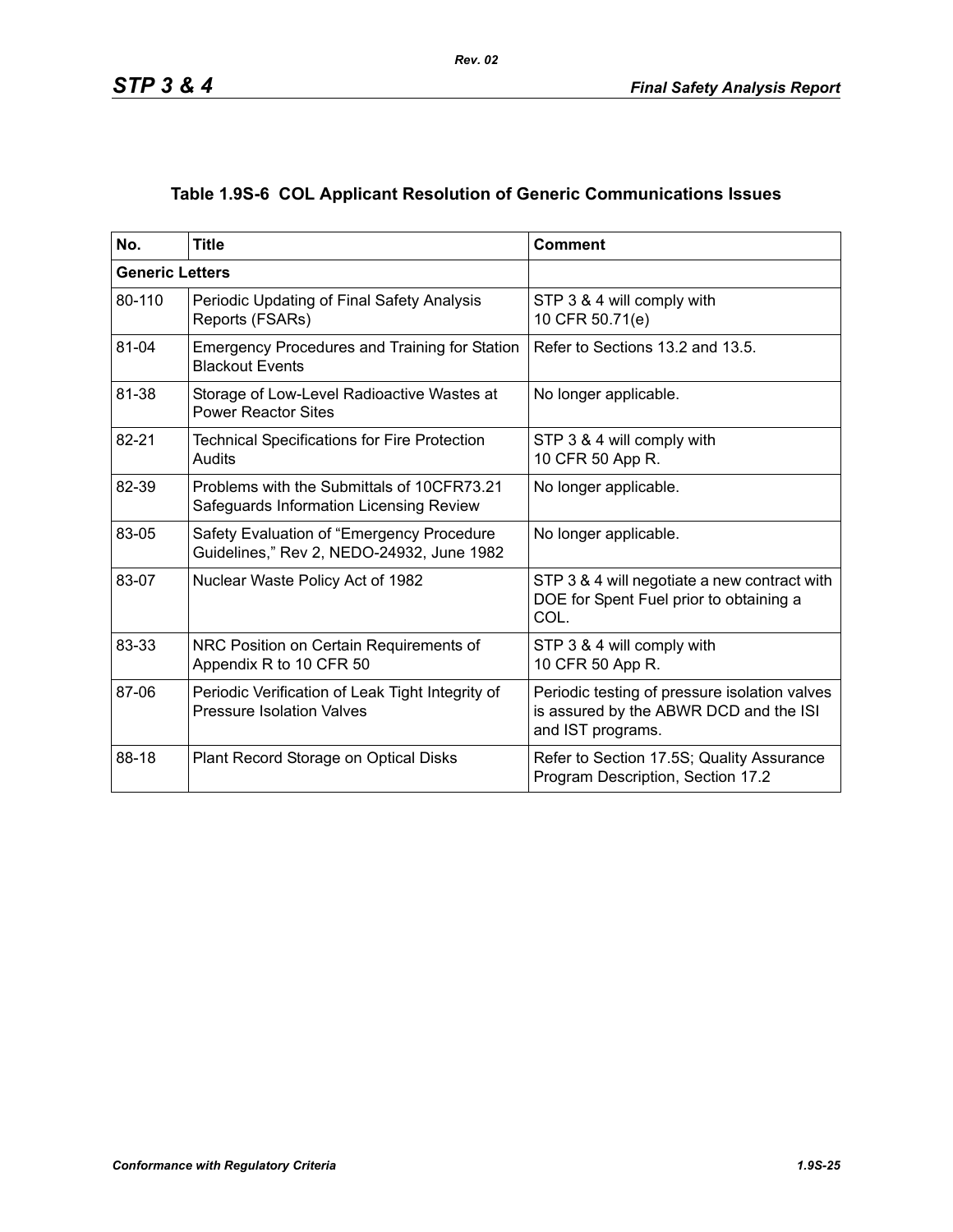| No.                 | <b>Title</b>                                                                                                                                                                                                                                                                                                      | <b>Comment</b>                                                                 |
|---------------------|-------------------------------------------------------------------------------------------------------------------------------------------------------------------------------------------------------------------------------------------------------------------------------------------------------------------|--------------------------------------------------------------------------------|
| 89-01               | Implementation of programmatic Controls for<br>Radiological Effluent Technical Specifications in<br>the Administrative Controls Section of the<br>Technical Specifications and the Relocation of<br>Procedural Details of RETS to the Offsite Dose<br><b>Calculation Manual or the Process Control</b><br>Program | Refer to Section 13.4S.                                                        |
| 89-02               | Actions to Improve the Detection of Counterfeit<br>and Fraudulently Marketed Products                                                                                                                                                                                                                             | Refer to Section 17.5S and the Quality<br><b>Assurance Program Description</b> |
| 89-04               | Guidance on Developing Acceptable In-service<br><b>Testing Program</b>                                                                                                                                                                                                                                            | Refer to Section 13.4S.                                                        |
| 89-10               | Safety-Related Motor-Operated Valve Testing<br>and Surveillance                                                                                                                                                                                                                                                   | Refer to Section 13.4S.                                                        |
| 89-13               | Service Water System Problems Affecting<br>Safety-Related Equipment                                                                                                                                                                                                                                               | Refer to section 9.2.15                                                        |
| 89-15               | <b>Emergency Response Data System</b>                                                                                                                                                                                                                                                                             | Refer to the Security Plan.                                                    |
| $91 - 03$           | Reporting of Safeguards Events                                                                                                                                                                                                                                                                                    | Refer to the Security Plan.                                                    |
| $91 - 10$           | <b>Explosive Searches at Protected Area Portals</b>                                                                                                                                                                                                                                                               | Refer to the Security Plan.                                                    |
| $91 - 16$           | Licensed Operators' and Other Nuclear Facility<br>Personnel Fitness for Duty                                                                                                                                                                                                                                      | Refer to Section 13.7.                                                         |
| <b>IE Bulletins</b> |                                                                                                                                                                                                                                                                                                                   |                                                                                |
| 80-05               | Vacuum Condition Resulting in Damage to<br>Chemical and Volume Control System (CVCS)<br><b>Holdup Tanks</b>                                                                                                                                                                                                       | Not applicable to BWRs.                                                        |

### **Table 1.9S-6 COL Applicant Resolution of Generic Communications Issues (Continued)**